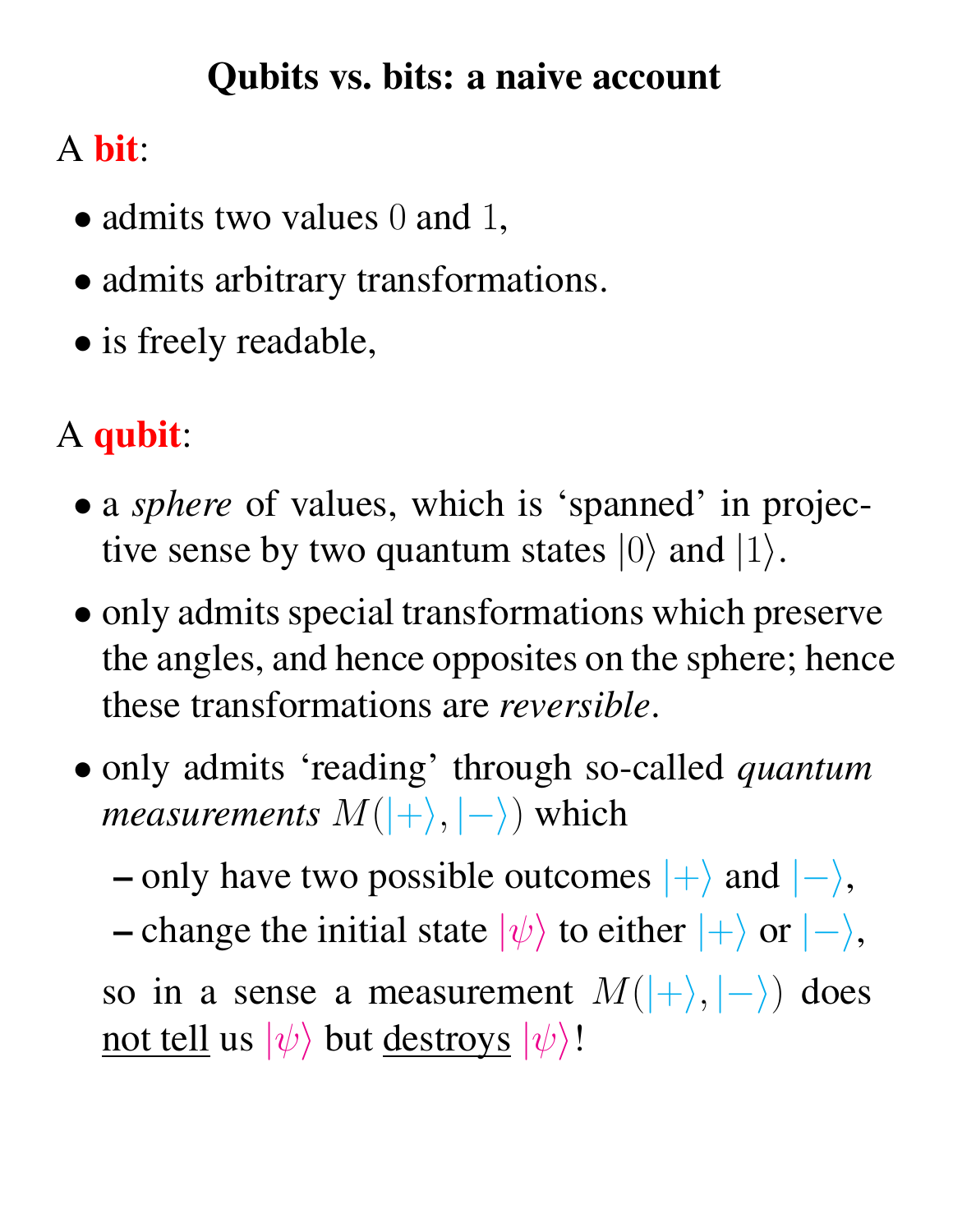

The two transitions

 $P_+ : \ket{\psi} \mapsto \ket{+} \qquad P_- : \ket{\psi} \mapsto \ket{-}$ 

have respective chance  $prob(\theta_+)$  and  $prob(\theta_-)$  with

$$
prob(\theta_+) + prob(\theta_-) = 1
$$

with

$$
\mathsf{prob}(\theta) = \cos^2\!\frac{\theta}{2}.
$$

Due to impossible transitions (prob $(180^o) = 0$ ), we obtain two 'partial constant maps' on the sphere Q

$$
P_{+}: Q \setminus \{ |- \rangle \} \to Q :: |\psi\rangle \mapsto | + \rangle.
$$
  

$$
P_{-}: Q \setminus \{ | + \rangle \} \to Q :: |\psi\rangle \mapsto | - \rangle
$$

capturing the *dynamics of measurement*.

This can be used as a *dynamic resource* when designing algorithms and protocols.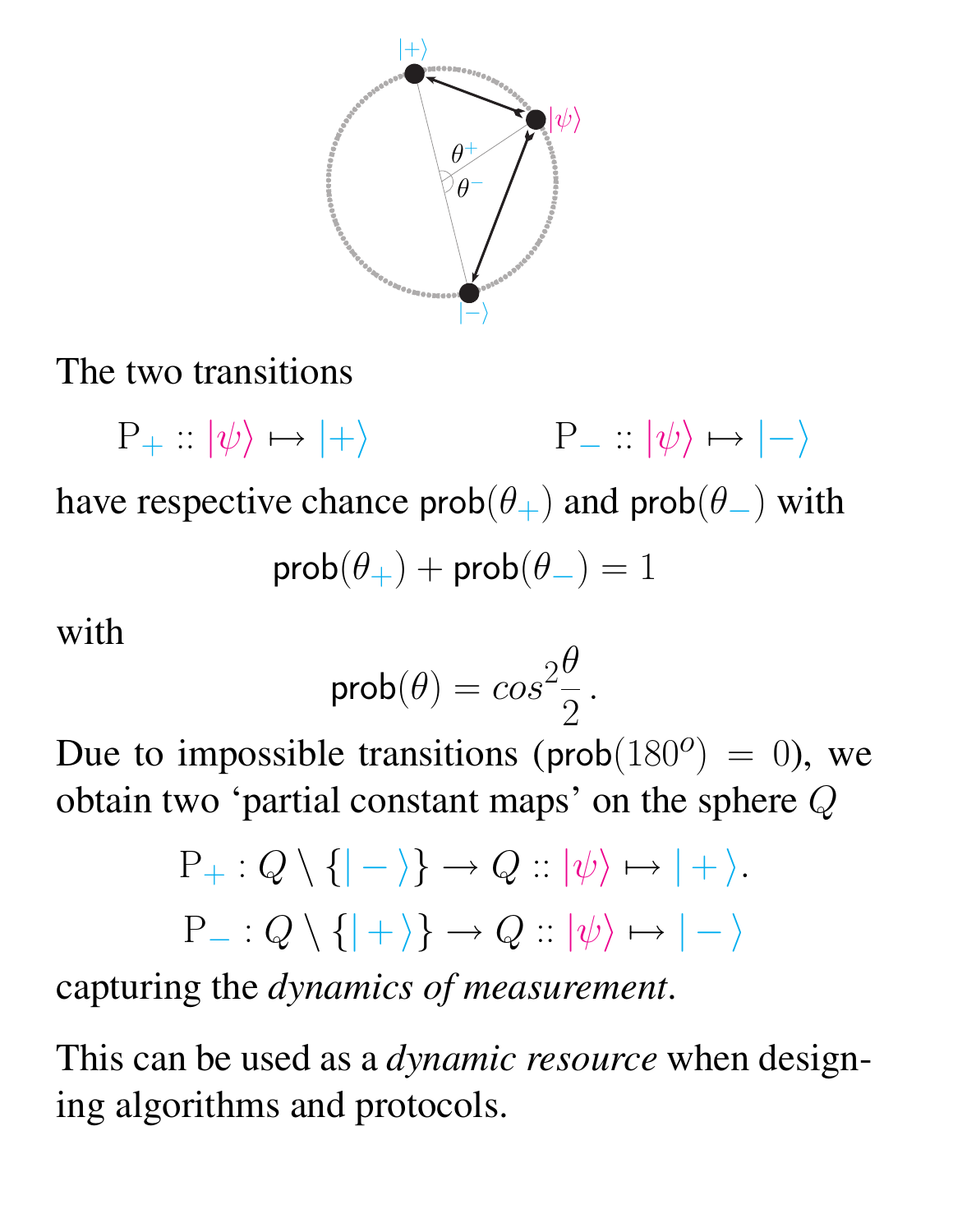The state of a qubit is described by a pair of complex numbers  $\begin{pmatrix} z_1 \\ z_2 \end{pmatrix}$  $z_2$  $\setminus$ *up to a non-zero complex multiple*.

Hence for any  $z \in \mathbb{C}_0$ 

$$
\begin{pmatrix} z_1 \\ z_2 \end{pmatrix} \quad \text{and} \quad z \cdot \begin{pmatrix} z_1 \\ z_2 \end{pmatrix} := \begin{pmatrix} z \cdot z_1 \\ z \cdot z_2 \end{pmatrix}
$$

both define the same state. Typically one writes

$$
|\psi\rangle:=z\cdot|0\rangle+z'\cdot|1\rangle
$$

to emphasise a connection with bits.

Measurements are special families of *projectors* e.g.  $P_0 := \left(\begin{array}{cc} 1 & 0 \\ 0 & 0 \end{array}\right)$ and  $P_1 := \begin{pmatrix} 0 & 0 \\ 0 & 1 \end{pmatrix}$ 

They induce a change of state

$$
|\psi\rangle \mapsto P_0(|\psi\rangle) = \begin{pmatrix} 1 & 0 \\ 0 & 0 \end{pmatrix} \begin{pmatrix} z_1 \\ z_2 \end{pmatrix} = \begin{pmatrix} z_1 \\ 0 \end{pmatrix} \sim \begin{pmatrix} 1 \\ 0 \end{pmatrix}
$$

$$
|\psi\rangle \mapsto P_1(|\psi\rangle) = \begin{pmatrix} 0 & 0 \\ 0 & 1 \end{pmatrix} \begin{pmatrix} z_1 \\ z_2 \end{pmatrix} = \begin{pmatrix} 0 \\ z_2 \end{pmatrix} \sim \begin{pmatrix} 0 \\ 1 \end{pmatrix}
$$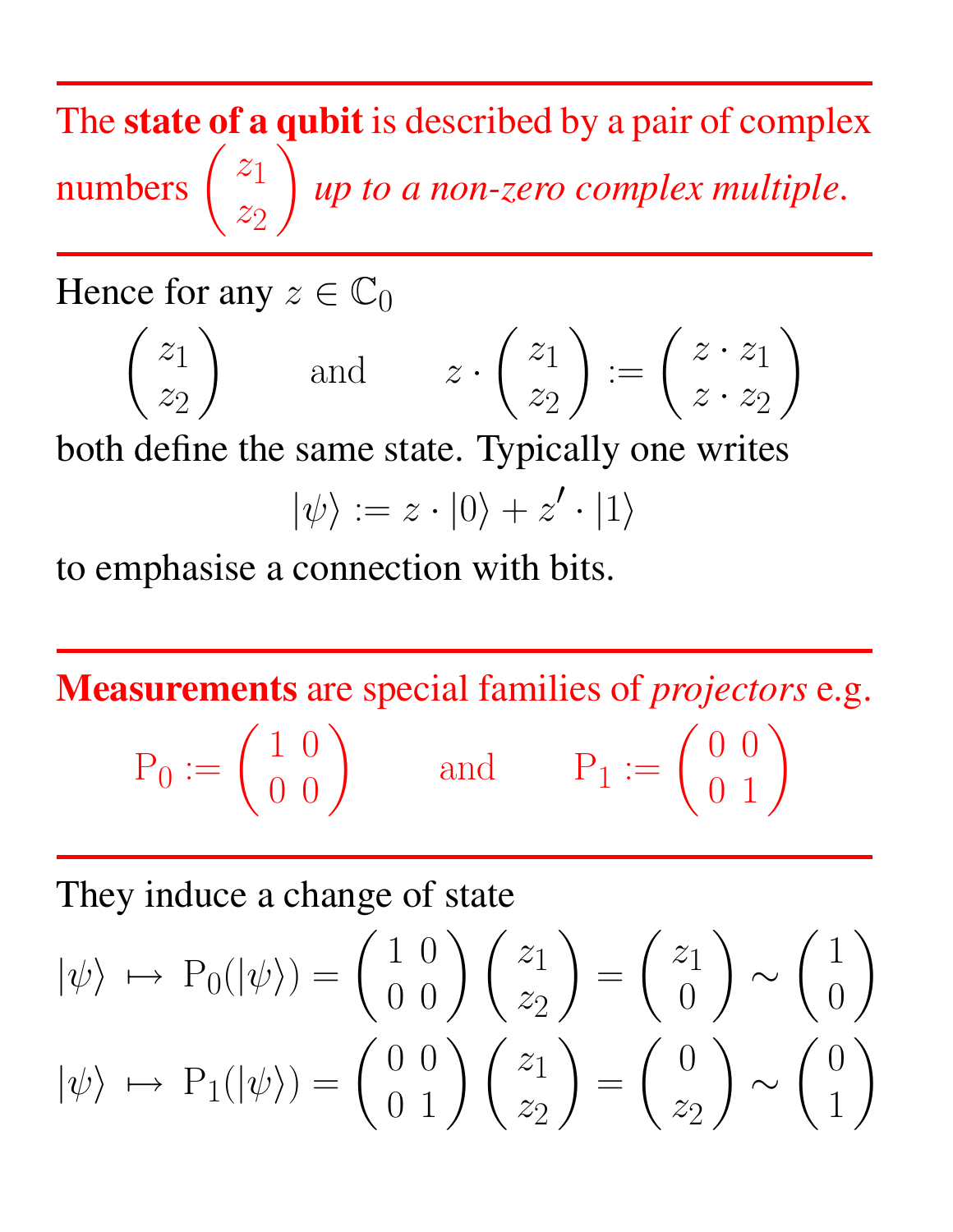# What can we do with multiple qubits?

### 1. Quantum teleportation

theory: 1993; 1st experimental realisation: 1997



⇒ Transmit continuous data by finite means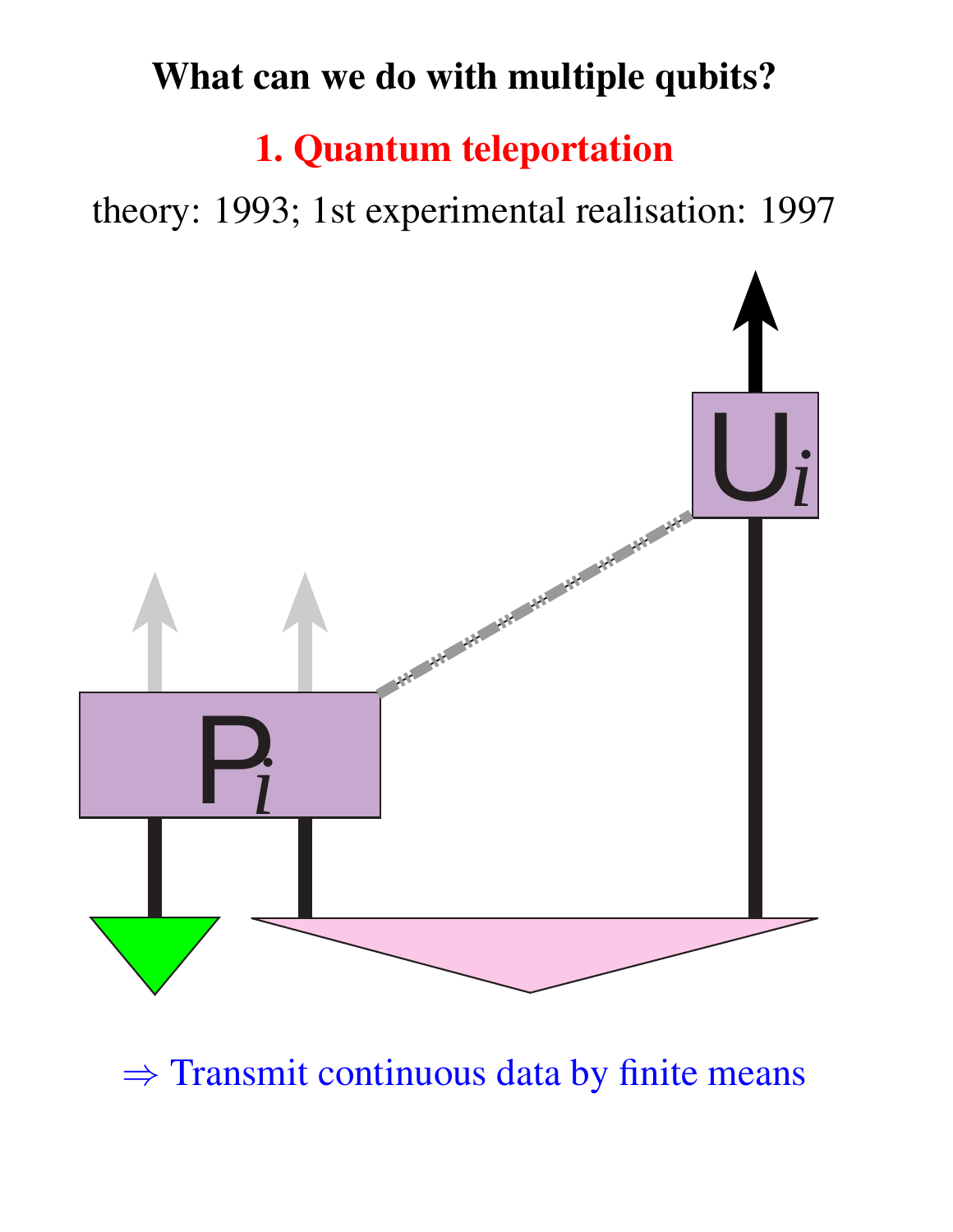## What can we do with multiple qubits?

# 2. Entanglement swapping

theory: 1993; 1st experimental realisation: 2007



### $\Rightarrow$  Entangle without touching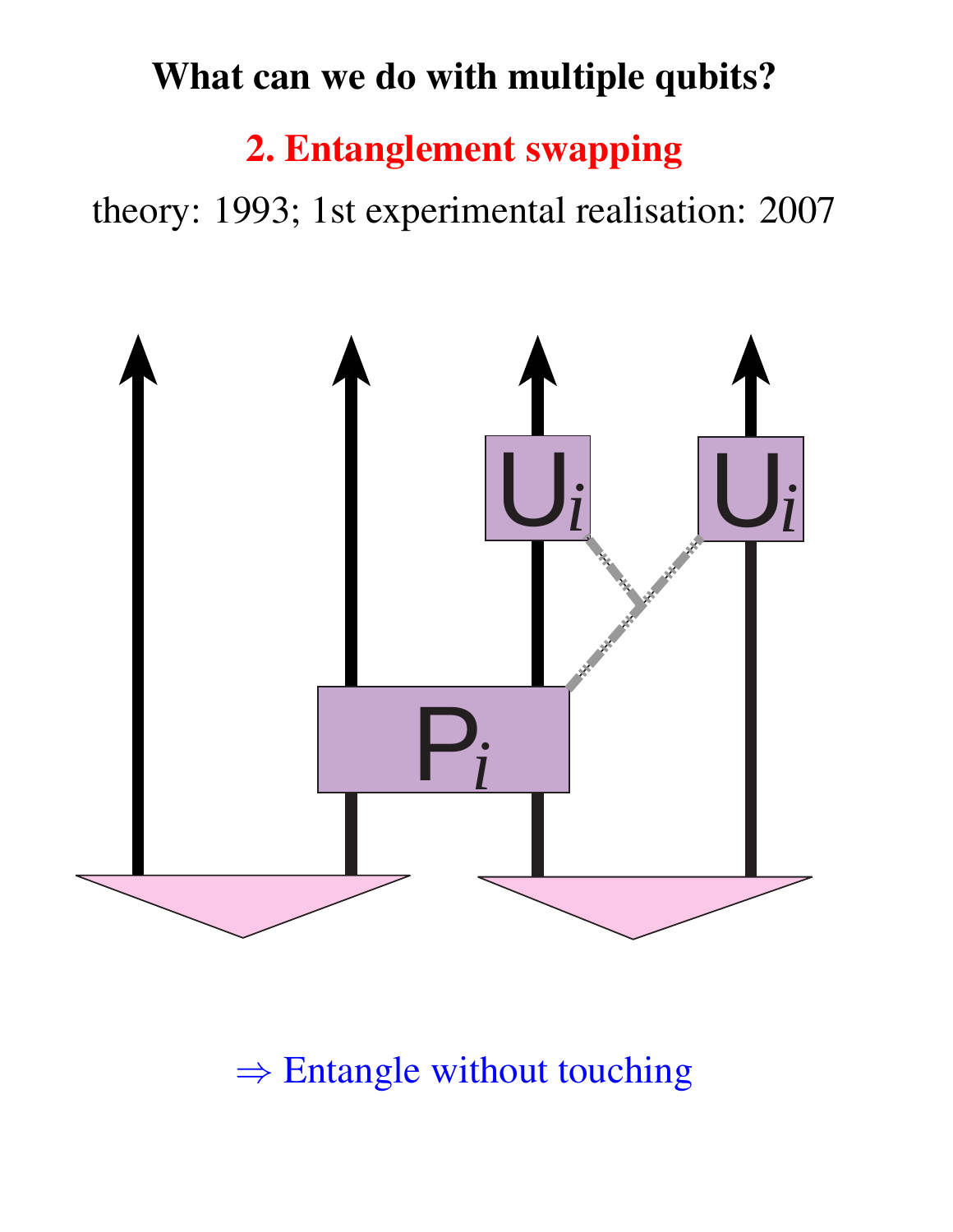#### What can we do with multiple qubits?

3. Public key exchange

theory: 1984, '91; you can buy one online

 $\Rightarrow$  Can't be cracked

#### 4. Fast algorithms

theory: 1992, '94, '96; science fiction

 $\Rightarrow$  Brings in research money and jobs!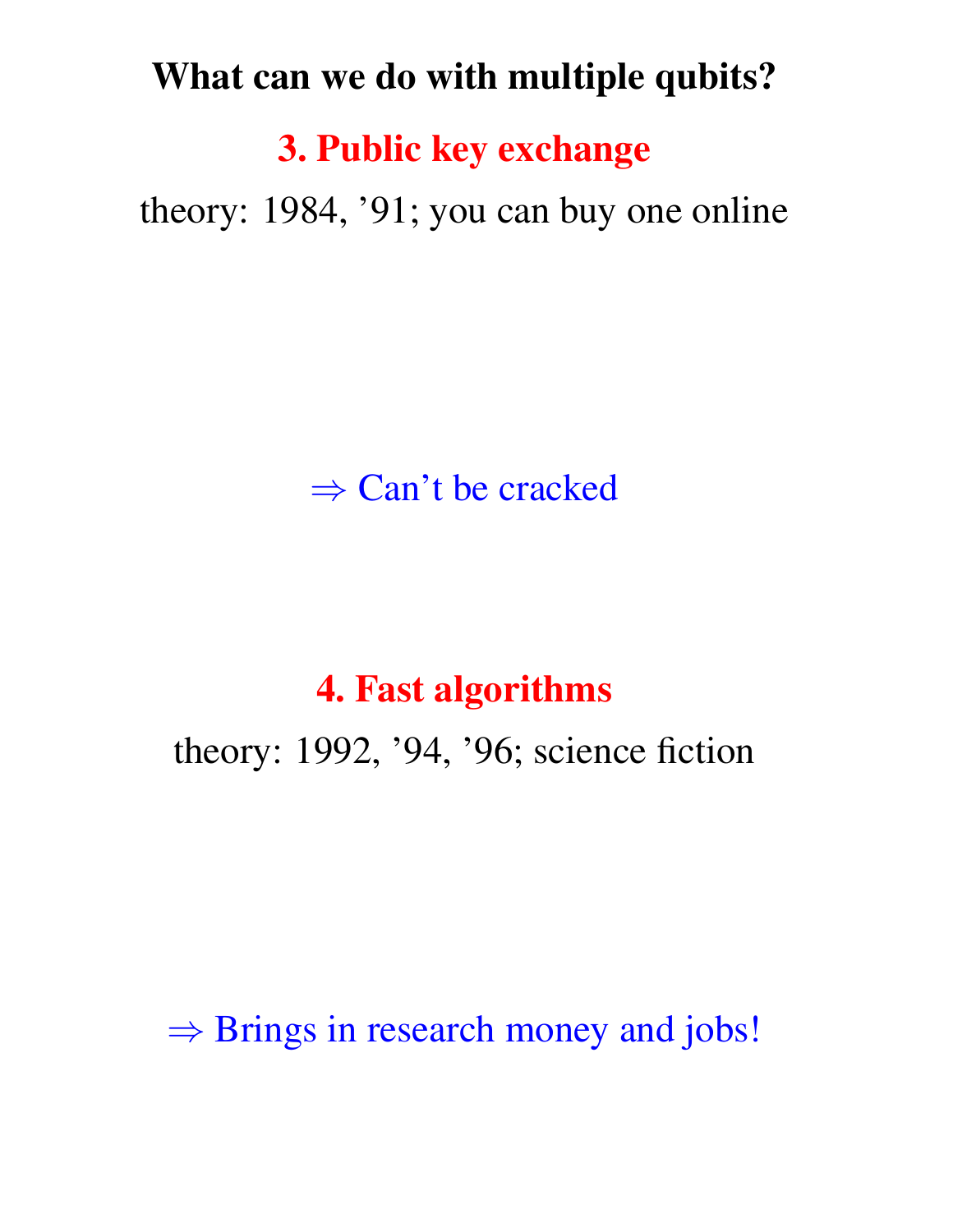# Why this sudden new activity?

# A bug became a feature, ...

after experimental confirmation of violation of the Bell inequalities by aspect and Gragnier in 1982.

Note in particular the time it took to discover quantum teleportation! (people weren't looking for it)

Exposing quantum phenomena is a 'balancing act':

- Exploit enlarged state space
- Avoid destruction of data by measurement

Most interesting are things which can't be done:

- No faster than light communication
- No hyper-entanglement (e.g. non-local boxes)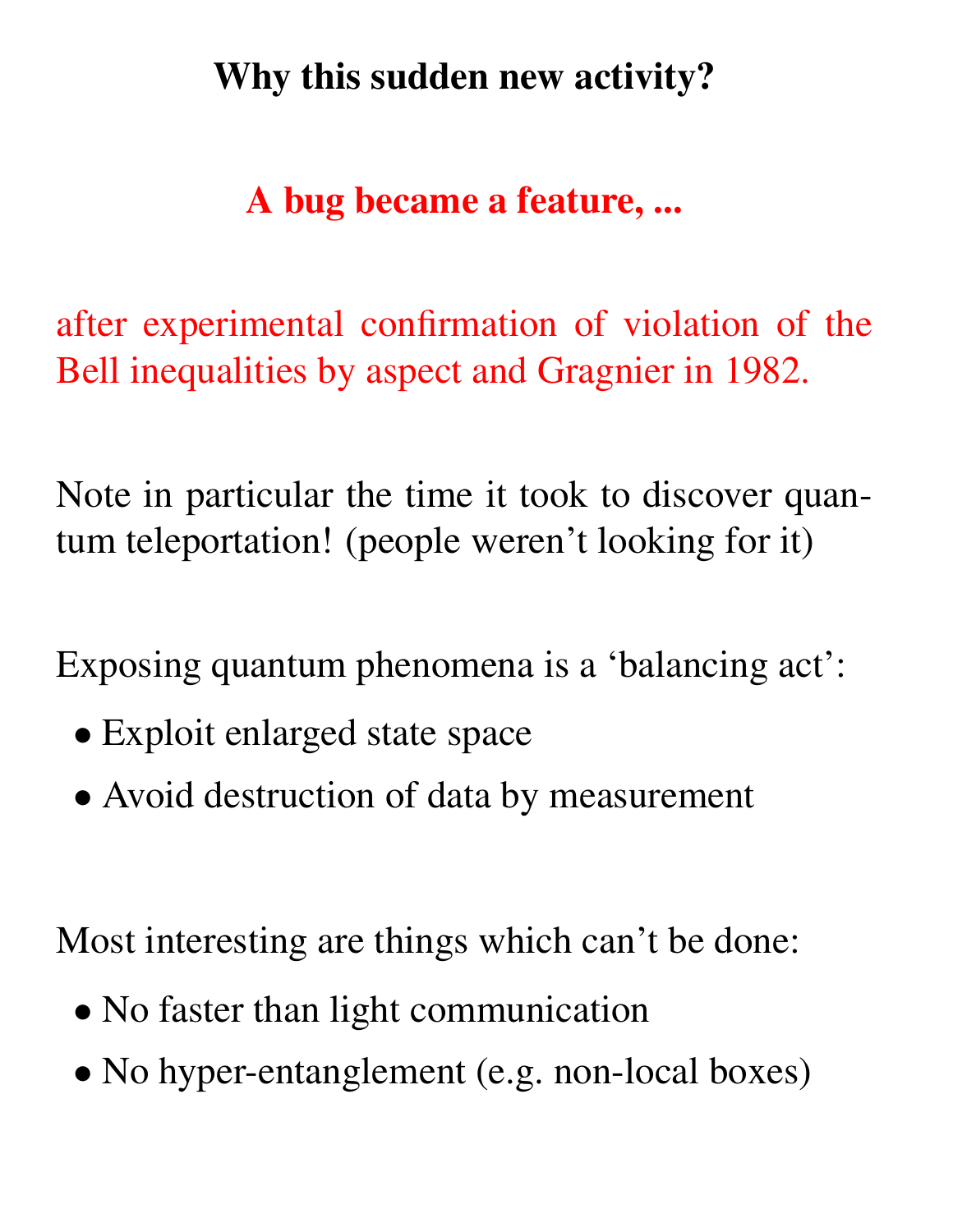### von Neumann's pure state formalism

What we won't talk about:

- Continuous time Schrödinger evolution.
- Continuous observable quantities.
- Spaces of observable values

# pure state ≡ 'closed system'

Definition. A finite-dimensional *Hilbert space* is a fd vector space  $H$  over the complex number field  $\mathbb C$ with a *sesquilinear inner-product* i.e. a map

$$
\langle - \mid - \rangle : \mathcal{H} \times \mathcal{H} \to \mathbb{C}
$$

which satisfies

$$
\langle \psi | c_1 \cdot \psi_1 + c_2 \cdot \psi_2 \rangle = c_1 \langle \psi | \psi_1 \rangle + c_2 \langle \psi | \psi_2 \rangle
$$
  

$$
\langle c_1 \cdot \psi_1 + c_2 \cdot \psi_2 | \psi \rangle = \overline{c}_1 \langle \psi_1 | \psi \rangle + \overline{c}_2 \langle \psi_2 | \psi \rangle
$$
  

$$
\langle \psi | \phi \rangle = \overline{\langle \phi | \psi \rangle} \qquad \langle \psi | \psi \rangle \in \mathbb{R}^+ \qquad \langle \psi | \psi \rangle = 0 \Leftrightarrow \psi = \mathbf{0}
$$
  
for all  $c_1, c_2 \in \mathbb{C}$  and all  $\psi, \psi_1, \psi_2 \in \mathcal{H}$ .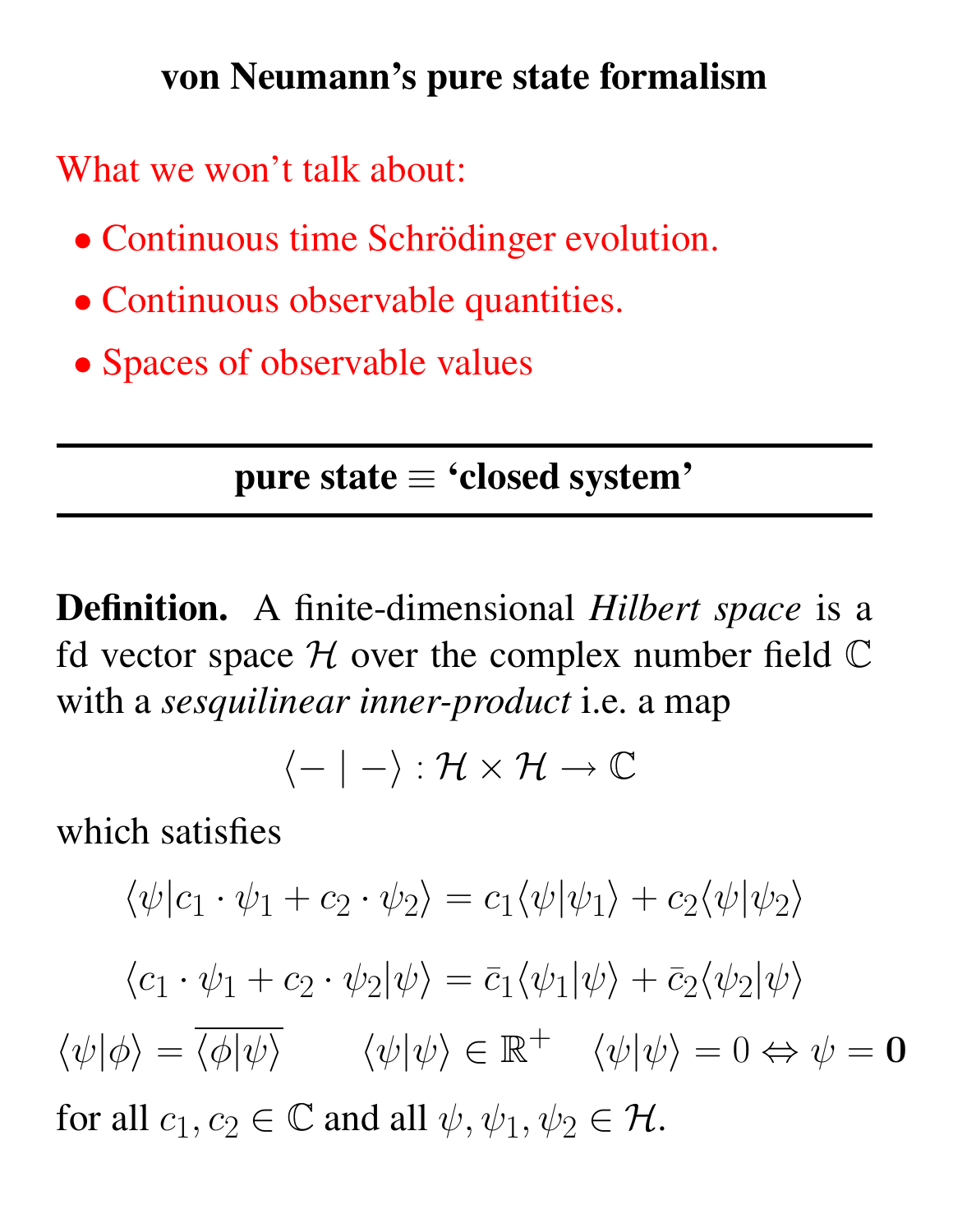The condition

 $\forall \psi \in \mathcal{H}_{1}, \phi \in \mathcal{H}_{2}: \;\;\langle f^{\dagger}(\phi)|\psi\rangle = \langle \phi|f(\psi)\rangle$ defines the (always existing and unique) **adjoint**  $f^{\dagger}: \mathcal{H}_2 \to \mathcal{H}_1$  of  $f: \mathcal{H}_1 \to \mathcal{H}_2$ .

We have  $(g \circ f)^\dagger = f^\dagger \circ g^\dagger$  i.e.  $(-)^\dagger$  is contravariant.

A linear operator is **unitary** if, equivalently,

- its inverse exist and is equal to its adjoint,
- it preserves the inner-product.

Rays are subspaces spanned by a single vector i.e.  $span(\psi) = \{c \cdot \psi \mid c \in \mathbb{C}\}.$ 

Postulate 1. [states and transformations] The state of a quantum system  $S$  is described by a ray in a Hilbert space  $H$ . Deterministic transformations of  $S$ are described by unitary operators acting on  $H$ .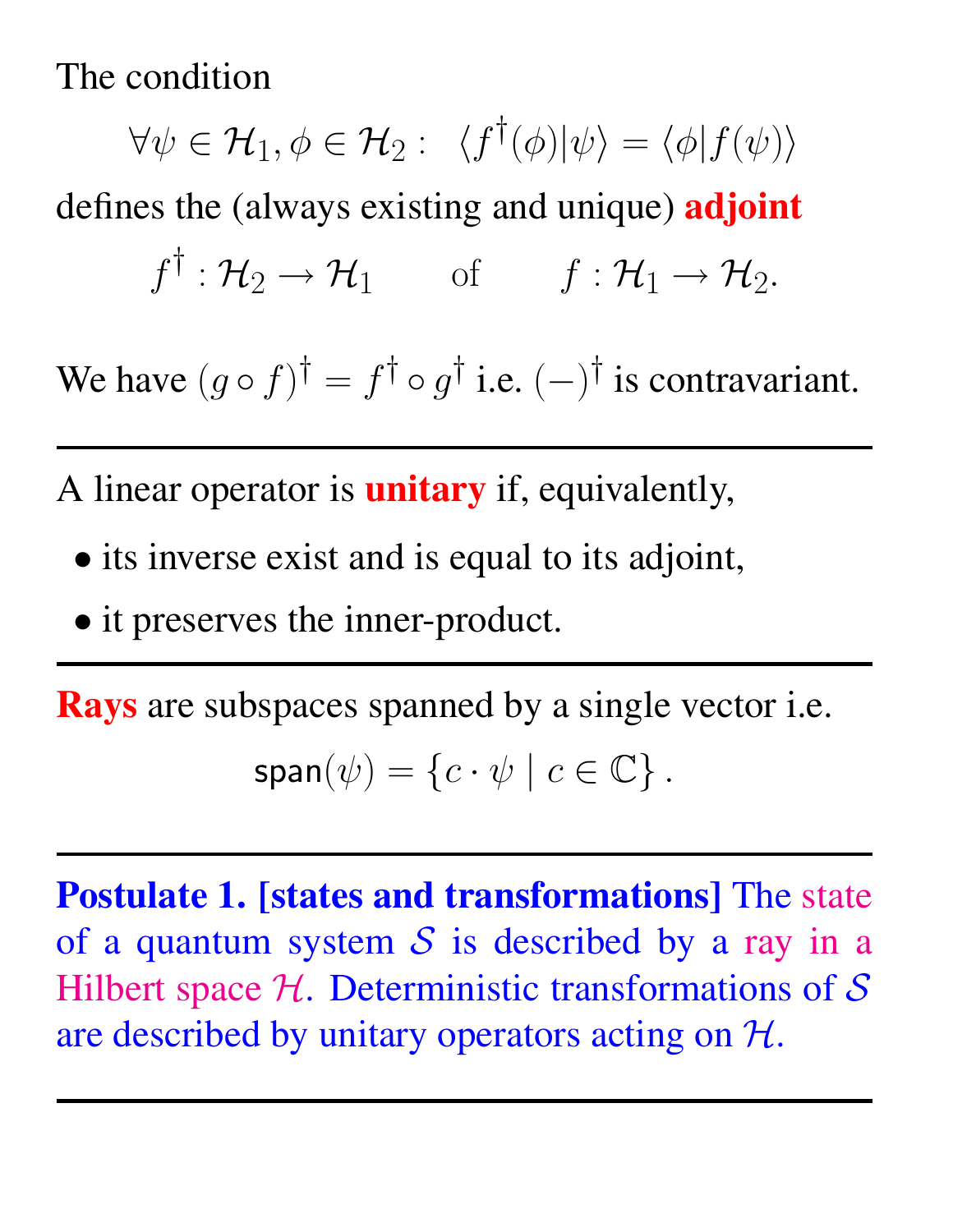**Self-adjoint operators** satisfy  $H^{\dagger} = H$  i.e.  $\langle H(\phi)|\psi\rangle = \langle \phi|H(\psi)\rangle.$ 

Self-adjoint idempotent operators  $P : \mathcal{H} \to \mathcal{H}$ , i.e.  $P \circ P = P = P^{\dagger}$ ,

are called **projectors**.

Special examples of projectors on  $H$  are the identity

 $1_H : \mathcal{H} \to \mathcal{H} :: \psi \mapsto \psi$ 

and the *zero-operator*

$$
O_{\mathcal{H}}: \mathcal{H} \to \mathcal{H} :: \psi \mapsto \mathbf{0} \, .
$$

**Proposition.** Each self-adjoint operator  $H : \mathcal{H} \rightarrow \mathcal{H}$ admits a so-called **spectral decomposition** 

$$
H = \sum_{i} a_i \cdot \mathbf{P}_i
$$

where all  $a_i \in \mathbb{R}$  and all  $P_i : \mathcal{H} \to \mathcal{H}$  are projectors which are *mutually orthogonal* i.e.

 $P_i \circ P_j = O_{\mathcal{H}}$  for  $i \neq j$ .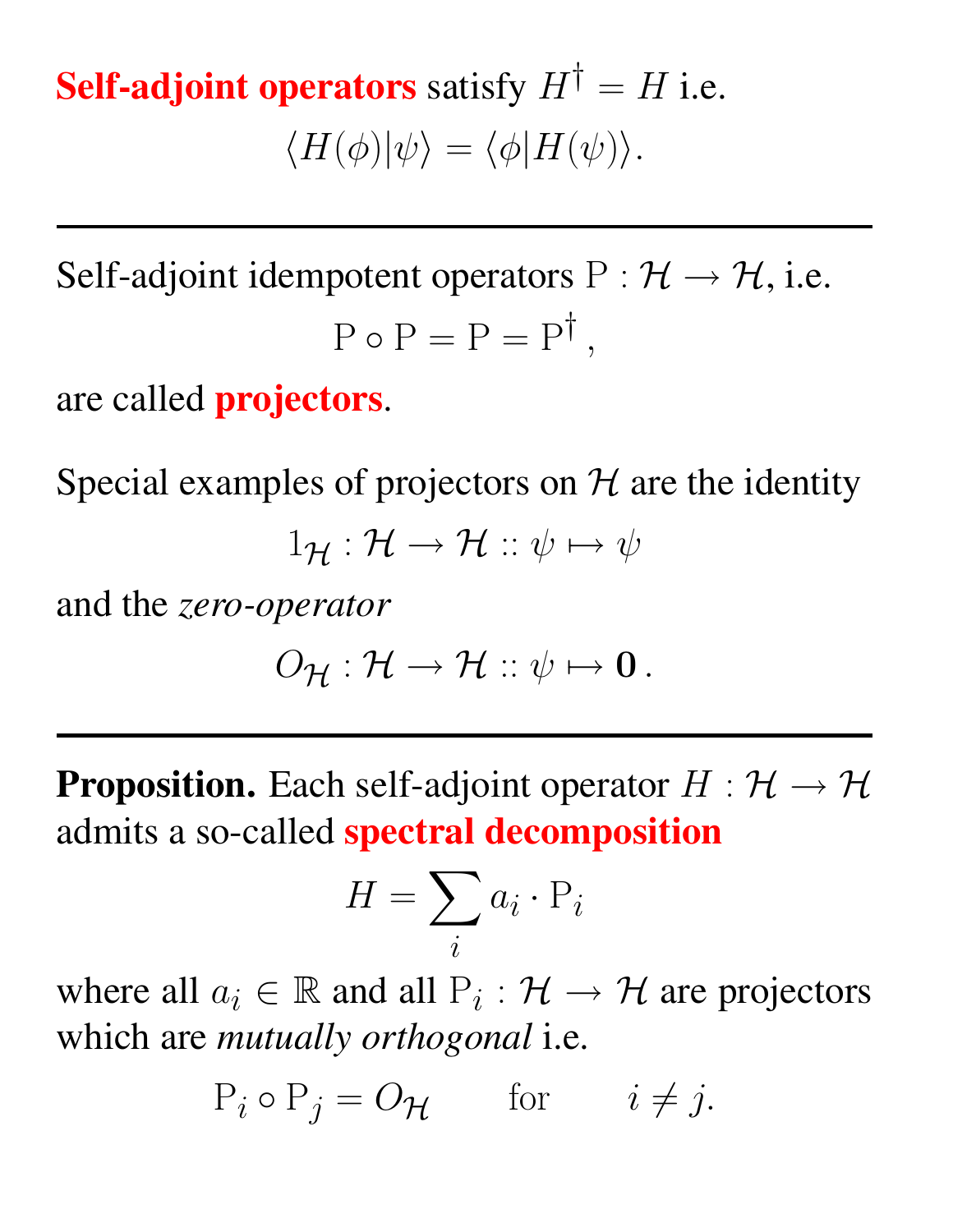Postulate 2. [measurements] A measurement on a quantum system is described by a self-adjoint operator. The set  $\{a_i\}$  in the operator's spectral decomposition are the *measurement outcomes* while the set of projectors {Pi} describes the *change of the state* that takes place during a measurement.

In particular, when a measurement takes place:

1. The initial state  $\psi$  undergoes one of the transitions

$$
P_i :: \psi \mapsto P_i(\psi)
$$

and the probability of the possible transitions is  $\mathsf{prob}(\mathrm{P}_i, \psi) = \langle \psi | \mathrm{P}_i(\psi) \rangle$ 

where  $\psi$  needs to be normalized.

2. The *observer* which performs the measurement receives the value  $a_i$  as a token-witness of that fact.

#### Remark. The measurements represented by

$$
\sum_i a_i \cdot P_i \qquad \text{and} \qquad \sum_i i \cdot P_i
$$

are 'equivalent', in particular, the latter is completely determined by the set  $\{P_i\}_i$ .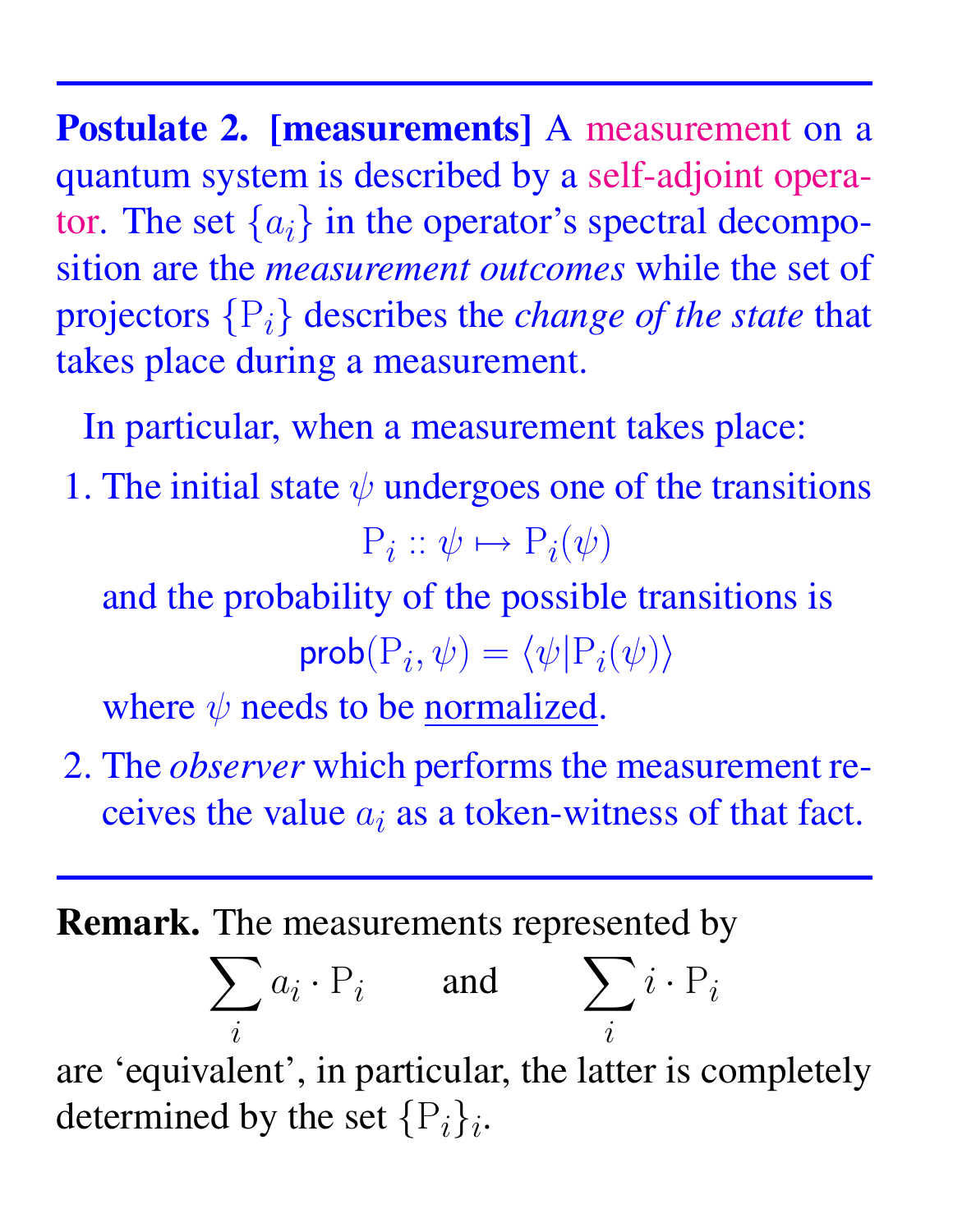The **direct sum** 

 $\mathcal{H}_1\oplus\mathcal{H}_2:=\{(\psi,\phi)\mid \psi\in\mathcal{H}_1,\phi\in\mathcal{H}_2\}$ enables embedding of *states of subsystems* via  $\iota_1 : \mathcal{H}_1 \to \mathcal{H}_1 \oplus \mathcal{H}_2 :: \psi \mapsto (\psi, \mathbf{0})$ 

$$
\iota_2: \mathcal{H}_2 \to \mathcal{H}_1 \oplus \mathcal{H}_2 :: \psi \mapsto (\mathbf{0}, \psi) .
$$

A base for  $\mathcal{H}_1 \oplus \mathcal{H}_2$  arises canonically as

 $\{(e_1, \mathbf{0}), \ldots, (e_n, \mathbf{0}), (\mathbf{0}, e'_1)\}$  $\binom{1}{1},\ldots,(\mathbf{0},e_{\eta}')$  $'_{n})\}$  .

#### The tensor product

$$
\mathcal{H}_1 \otimes \mathcal{H}_2 := \frac{\{\sum_i \alpha_i(\psi_i, \phi_i) \mid \psi_i \in \mathcal{H}_1, \phi_i \in \mathcal{H}_2\}}{\sum_i \alpha_i((\sum_j \beta_j \psi_{ij}), \phi_i) \sim \sum_{ij} \alpha_i \beta_j(\psi_{ij}, \phi_i)}
$$

enables embedding of*subsystems*(but not states!) via



A base for  $\mathcal{H}_1 \otimes \mathcal{H}_2$  arises canonically as  ${e_1, \ldots, e_n} \times {e'_1}$  $\{1,\ldots,e_n'\}$  .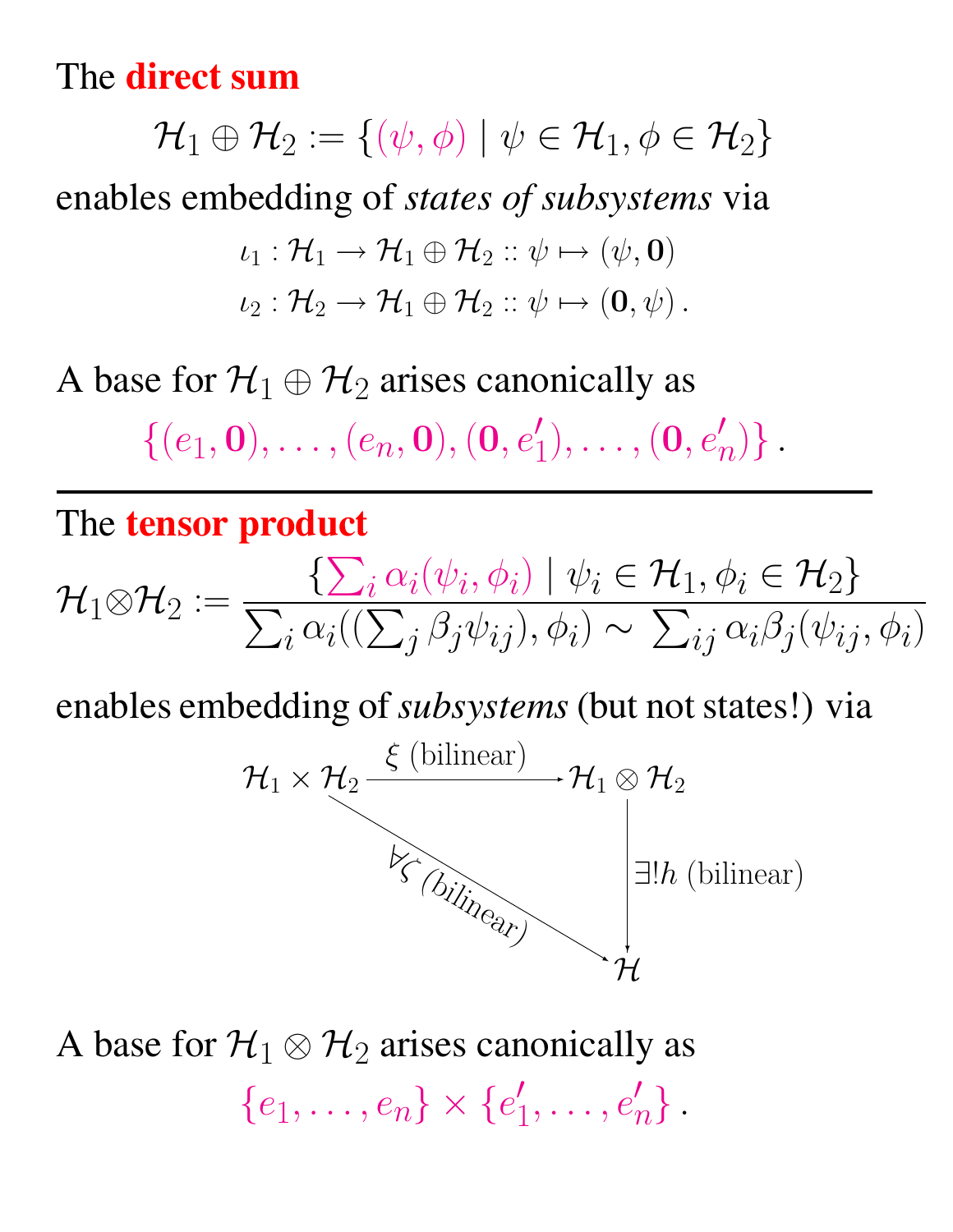$dim(\mathcal{H}_1\oplus \mathcal{H}_2)=dim(\mathcal{H}_1)+dim(\mathcal{H}_2),$  $dim({\cal H}_1\otimes{\cal H}_2)=dim({\cal H}_1)\times dim({\cal H}_2).$ 

Inner product for  $\oplus$  is:

$$
\langle (\psi, \psi') | (\phi, \phi') \rangle = \langle \psi | \phi \rangle + \langle \psi' | \phi' \rangle.
$$

On *pure tensors*  $\psi \otimes \psi' = (\psi, \psi')$  for  $\otimes$  it is:

 $\langle \psi \otimes \psi' | \phi \otimes \phi' \rangle = \langle \psi | \phi \rangle \times \langle \psi' | \phi' \rangle$ .

#### Map-state duality

$$
\mathcal{H}_1^*\otimes\mathcal{H}_2\simeq\mathcal{H}_1\rightharpoonup\mathcal{H}_2
$$

shows that  $\otimes$  describes functions, not pairs!

**Postulate 3. [compound systems]** The joint state of a compound quantum system consisting of two subsystems is described by the tensor product of the Hilbert spaces which describe the two subsystems.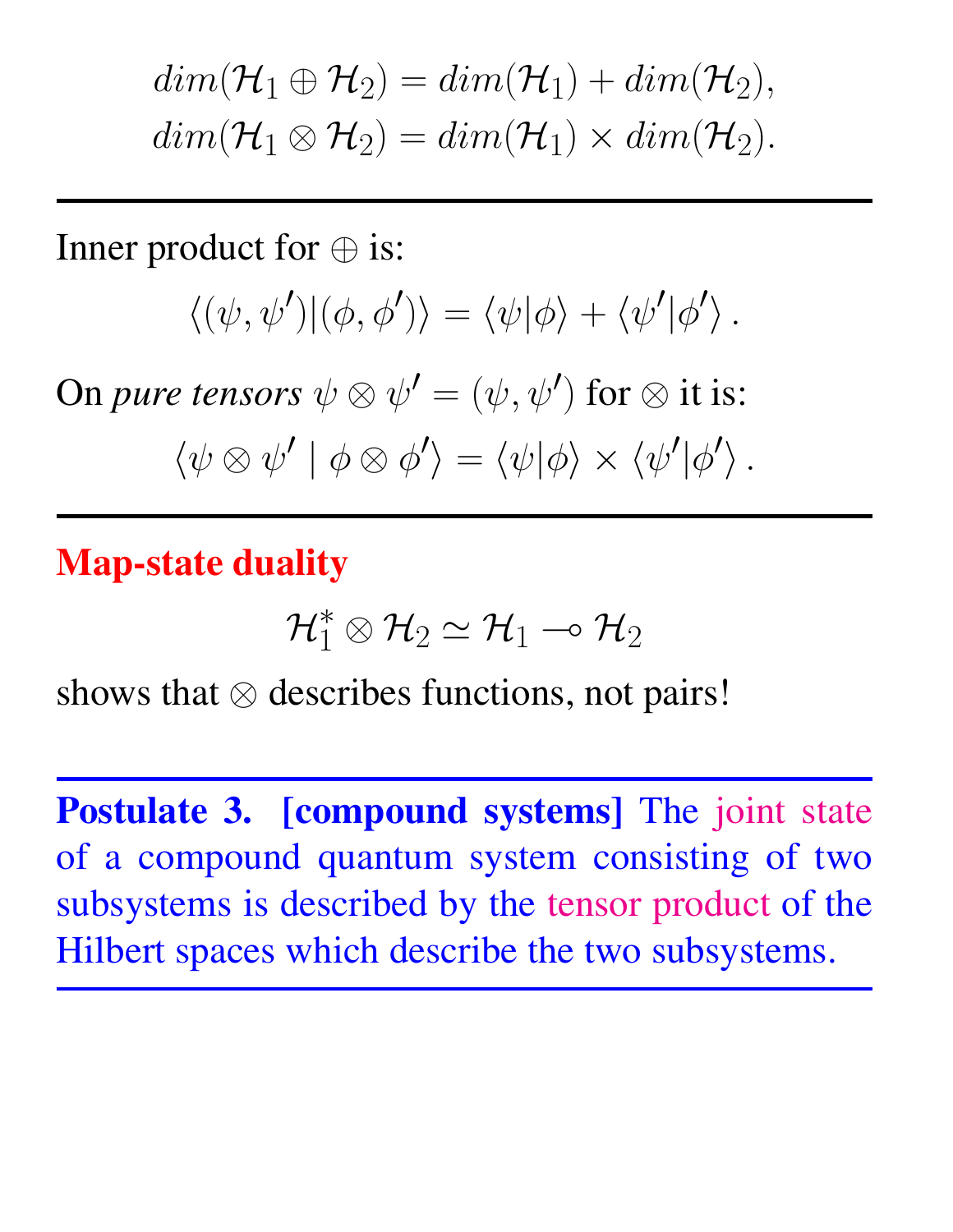### Non-local correlations

### The Bell-state and EPR-state

Bell :=  $e_1 \otimes e_1 + e_2 \otimes e_2$  EPR :=  $e_1 \otimes e_2 - e_2 \otimes e_1$ respectively correspond to the matrices

$$
\begin{pmatrix} 1 & 0 \ 0 & 1 \end{pmatrix} \text{ and } \begin{pmatrix} 0 & -1 \ 1 & 0 \end{pmatrix}
$$

.

i.e. the Bell-state corresponds to the identity.

Since there are no  $a_1, a_2, a_3, a_4 \in \mathbb{C}$  such that either  $\int a_1$  $a_2$  $\setminus$  $(b_1\; b_2)=$  $\left(\begin{array}{cc} 1 & 0 \\ 0 & 1 \end{array}\right) \quad \left(\begin{array}{c} a_1 \\ a_2 \end{array}\right)$  $\setminus$  $\left(\begin{array}{cc} b_1 & b_2 \end{array}\right) =$  $\left(\begin{array}{cc} 0 & -1 \\ 1 & 0 \end{array}\right)$ 

the Bell-state and the EPR-state are truly **entangled**.

But if we measure the left system i.e. we apply  ${P_1 \otimes id, P_2 \otimes id}$ 

to the whole system we obtain

 $(P_1 \otimes id)($ Bell $) = e_1 \otimes e_1$   $(P_1 \otimes id)($ EPR $) = e_1 \otimes e_2$  $(P_2 \otimes id)($ Bell $) = e_2 \otimes e_2$   $(P_2 \otimes id)($ EPR $) = e_2 \otimes e_1$ that is, we get a certain answer if next we apply  $\{ {\sf id} \otimes P_1, {\sf id} \otimes P_2 \}$  .

Hence we witness here a 'non-local' spatial effect.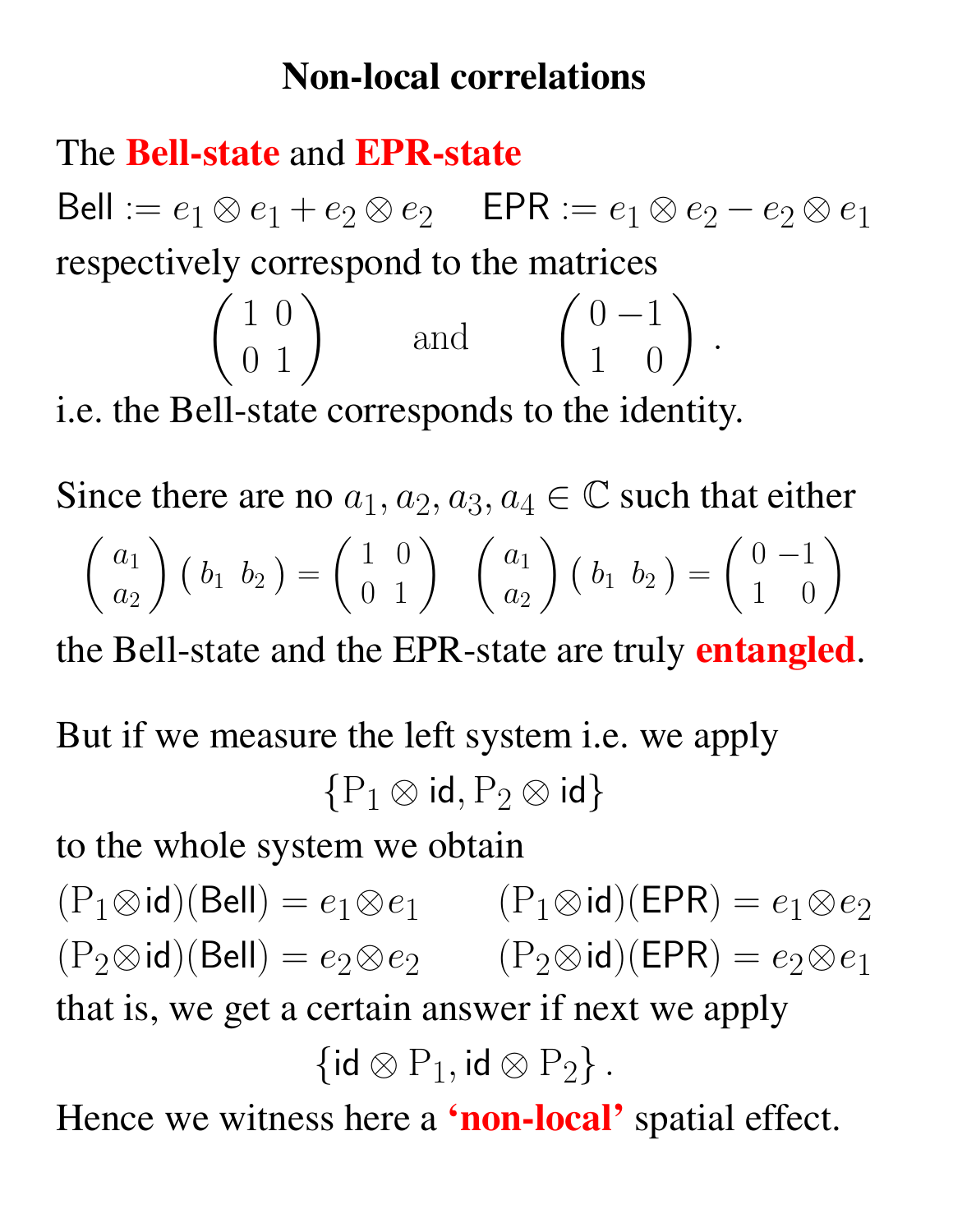#### The no-cloning 'theorem'

For an initial state  $\psi \otimes \phi_0 \in \mathcal{H}$ , by means of some  $U: \mathcal{H} \otimes \mathcal{H} \longrightarrow \mathcal{H} \otimes \mathcal{H}$ 

we wish to obtain  $\psi \otimes \psi$ , *clone* the state of the first quantum system to the second quantum system.

Assume we can do this for  $\psi := \psi_1$  and  $\psi := \psi_2$  i.e.  $U(\psi_1 \otimes \phi_0) = \psi_1 \otimes \psi_1$  and  $U(\psi_2 \otimes \phi_0) = \psi_2 \otimes \psi_2$ .

Taking the inner-product of the above equalities yields  $\langle U(\psi_1 \otimes \phi_0) | U(\psi_2 \otimes \phi_0) \rangle = \langle \psi_1 \otimes \psi_1 | \psi_2 \otimes \psi_2 \rangle$ , that is, by  $U^{\dagger} = U^{-1}$ ,

$$
\langle \psi_1 | \psi_2 \rangle \langle \psi_0 | \psi_0 \rangle = \langle \psi_1 | \psi_2 \rangle \langle \psi_1 | \psi_2 \rangle
$$

and hence, assuming that all vectors are normalized,

$$
\langle \psi_1 | \psi_2 \rangle = \langle \psi_1 | \psi_2 \rangle^2
$$

which forces

$$
\langle \psi_1 | \psi_2 \rangle = 0
$$
 or  $\langle \psi_1 | \psi_2 \rangle = 1$ 

i.e.  $\psi_1$  and  $\psi_2$  need to be either equal or orthogonal,

#### so we cannot clone arbitrary states!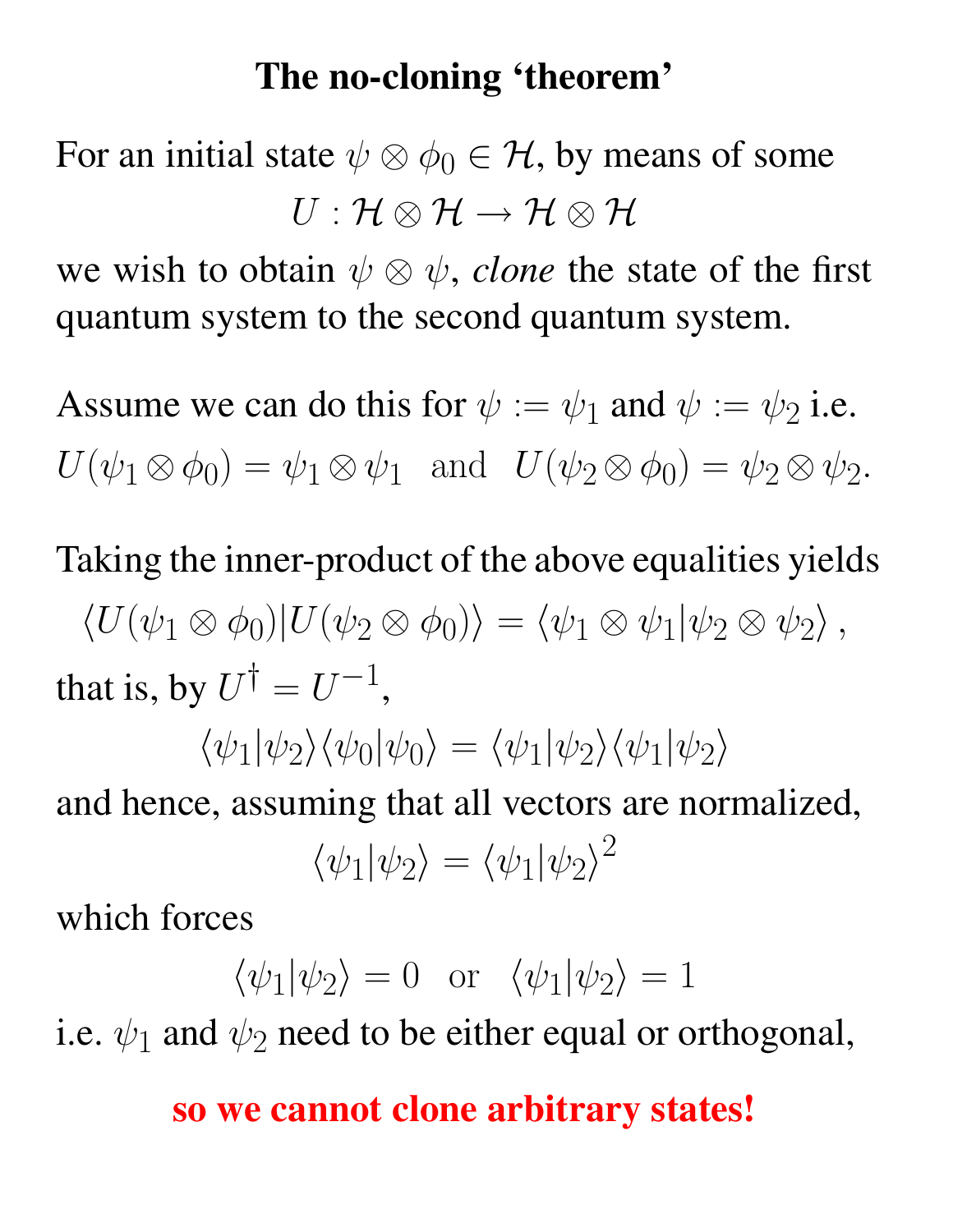# Dirac notation

In literature:

- 'merely' a quite convenient notation,
- too informal and mathematically unsound.

For us

- step-stone to high-level formalism,
- initiates purely graphical notation,

When representing  $\psi \in \mathcal{H}$  to be

 $\psi : \mathbb{C} \to \mathcal{H} :: 1 \mapsto \psi$ 

Dirac notation is formally justified by letting

- $\bullet \ket{\psi} := \psi$  and called *KET*,
- $\bullet$   $\langle \psi | := \psi^{\dagger}$  and called *BRA*,
- concatenation be composition,

so the inner-product is a *BRA-KET*:

| linear map                  | matrix                                                                       | Dirac notation |
|-----------------------------|------------------------------------------------------------------------------|----------------|
| $\psi^{\dagger} \circ \phi$ | $\left(\begin{array}{ccc} \bar{c}_1 & \ldots & \bar{c}_m \end{array}\right)$ |                |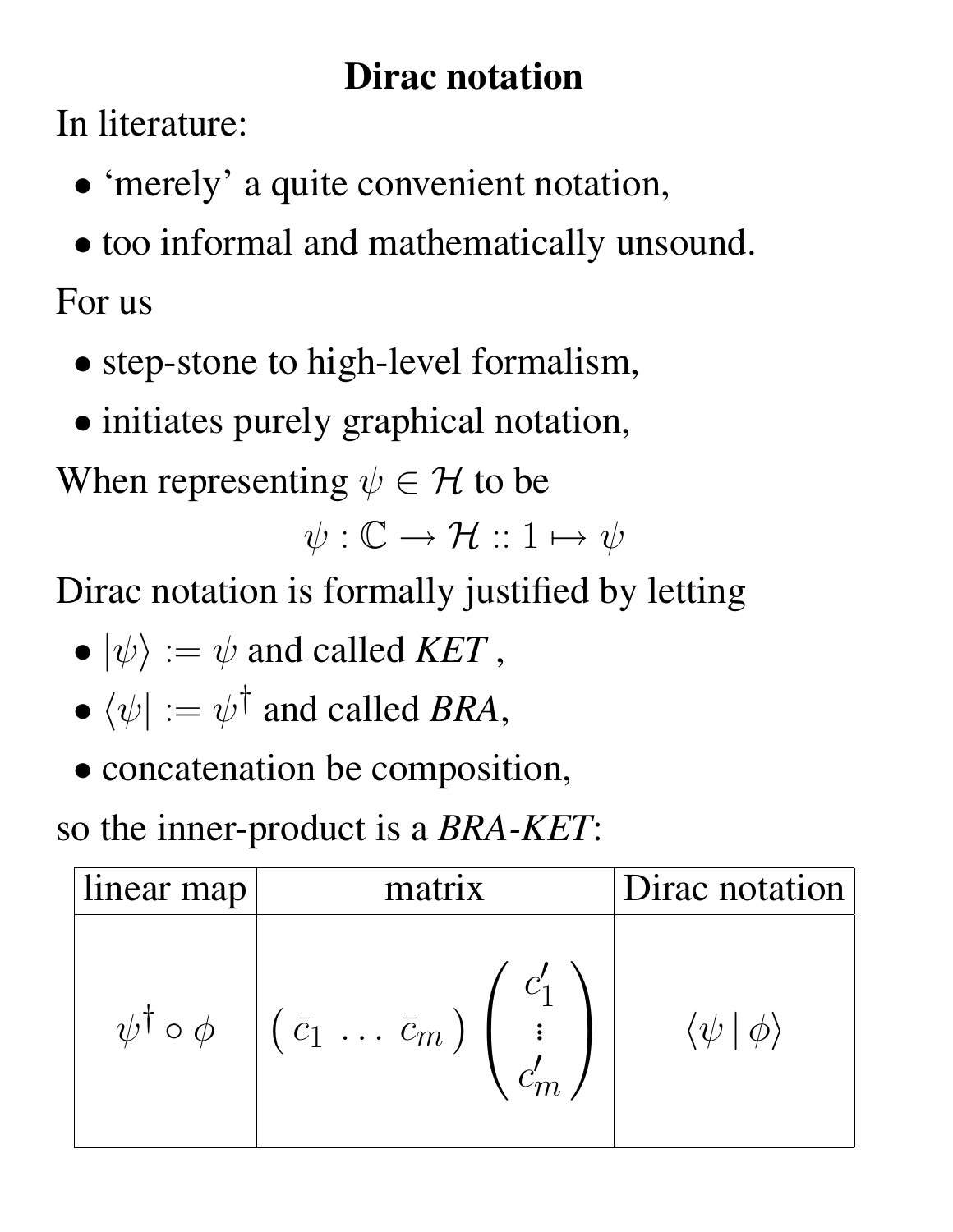A projector on the ray spanned by  $|\psi\rangle$  is a *KET-BRA*:

| linear map              | matrix                                                                                                                                                                                                                       | Dirac |
|-------------------------|------------------------------------------------------------------------------------------------------------------------------------------------------------------------------------------------------------------------------|-------|
| $\psi\circ\psi^\dagger$ | $\left\vert\left(\begin{array}{c}c_1\cr \vdots\cr\end{array}\right)\left(\begin{array}{c}\bar{c}_1\cr \cdots\cr\end{array}\bar{c}_m\right)\right\vert \mathrm{P}_\psi:=\vert\psi\rangle\langle\psi\vert\Big\vert$<br>$c_m$ . |       |

| linear map                          | matrix                                                                                                                                                                              | Dirac                             |
|-------------------------------------|-------------------------------------------------------------------------------------------------------------------------------------------------------------------------------------|-----------------------------------|
| $f \circ \psi$                      | $\begin{pmatrix} m_{11} \ldots m_{1m} \\ \vdots \end{pmatrix} \begin{pmatrix} c'_1 \\ \vdots \\ c'_m \end{pmatrix}$ $f \psi\rangle$                                                 |                                   |
|                                     | $\phi^{\dagger} \circ f \left[ (\bar{c}_1 \ldots \bar{c}_m) \begin{pmatrix} m_{11} \ldots m_{1m} \\ \vdots & \vdots \\ m_{n1} \ldots m_{nm} \end{pmatrix} \right] \langle \phi   f$ |                                   |
| $\phi^{\dagger} \circ f \circ \psi$ | $\ldots = \sum_i \overline{c}'_i m_{ij} c_j \in \mathbb{C}$                                                                                                                         | $\langle \phi   f   \psi \rangle$ |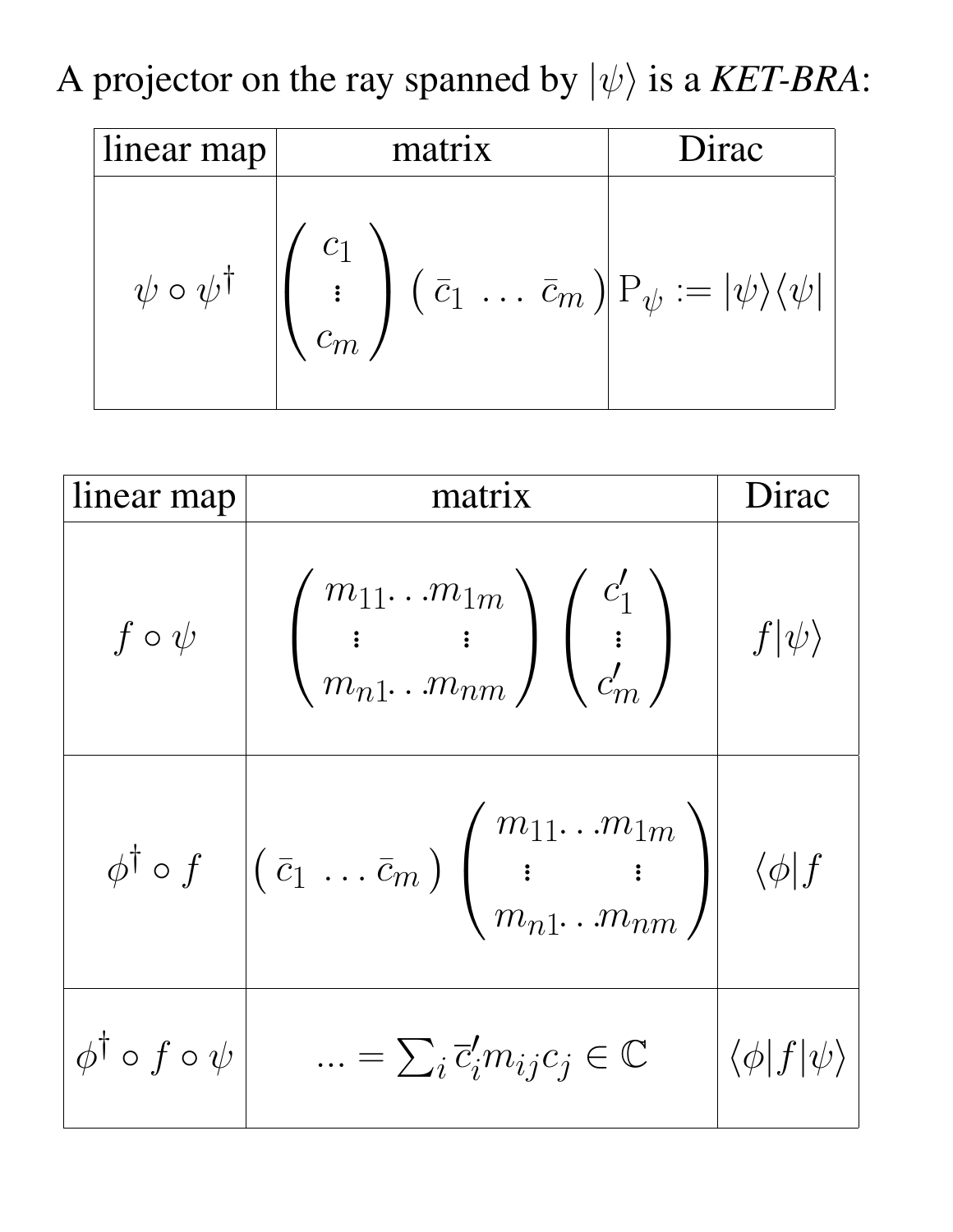For projectors on a ray  $P_{\phi} = |\phi\rangle\langle\phi|$  probabilities are

$$
\langle \psi | P_{\phi} | \psi \rangle = \langle \psi | \phi \rangle \langle \phi | \psi \rangle = | \langle \phi | \psi \rangle |^{2}.
$$

Also,

$$
\mathbf{P}_{\psi}\circ\mathbf{P}_{\phi}=|\psi\rangle\underline{\langle\psi|\phi\rangle}\langle\phi|=O_{\mathcal{H}}
$$

if and only if  $\langle \psi | \phi \rangle = 0$  i.e.  $\psi$  and  $\phi$  are orthogonal.

Base for  $\mathcal{H} \otimes \mathcal{H}'$  iss  $|i\rangle \otimes |j\rangle$ ,  $|i\rangle |j\rangle$  or  $|ij\rangle$ . Is  $(|\psi\rangle\langle\psi|)(|\phi\rangle\langle\phi|)$ 

either as a composition or a tensor i.e.

 $|\psi\rangle\langle\psi|\phi\rangle\langle\phi|$  or  $|\psi \otimes \phi\rangle\langle\psi \otimes \phi|$ ?

Examples are:

$$
Bell := |00\rangle + |11\rangle
$$
  

$$
EPR := |01\rangle - |10\rangle
$$
  

$$
GHZ := |000\rangle + |111\rangle
$$
  

$$
W := |100\rangle + |010\rangle + |001\rangle
$$

Usually one introduces a normalization e.g.

1  $\frac{1}{\sqrt{2}}$ 2  $(|00\rangle + |11\rangle)$  and  $\frac{1}{\sqrt{2}}$  $\frac{1}{\sqrt{2}}$ 2  $(|000\rangle + |111\rangle)$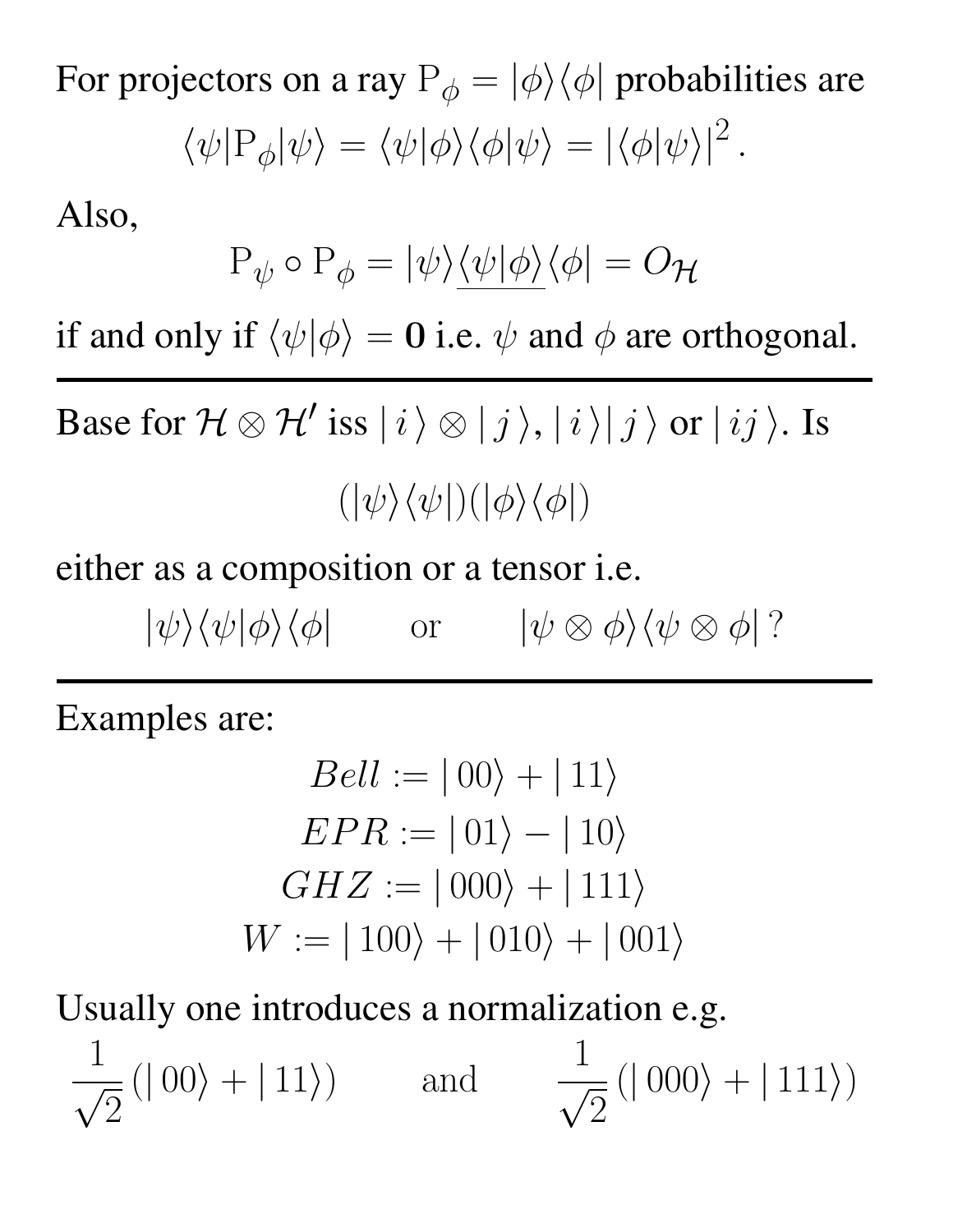### Bell-base and Bell/'Pauli'-matrices

While a *standard* 2*-qubit measurement*  $\{|00\rangle\langle00|$ ,  $|01\rangle\langle01|$ ,  $|10\rangle\langle10|$ ,  $|11\rangle\langle11|\}$ is against the *computational base*  $|00\rangle$   $|01\rangle$   $|10\rangle$   $|11\rangle$ a *Bell-base measurement* is against the *Bell-base*  $|00\rangle + |11\rangle$   $|00\rangle - |11\rangle$   $|01\rangle + |10\rangle$   $|01\rangle - |10\rangle$ .

It can be obtained by respectively applying *Bell-matrices*  $\left(\begin{array}{cc} 1 & 0 \\ 0 & 1 \end{array}\right) \quad \left(\begin{array}{cc} 1 & 0 \\ 0 & -1 \end{array}\right)$  $\left(\begin{array}{cc} 0 & 1 \\ 1 & 0 \end{array}\right) \left(\begin{array}{cc} 0 & -1 \\ 1 & 0 \end{array}\right)$ to the second qubit of the Bell-state.

# Quantum teleportation

The 1st qubit is in state

$$
|\psi\rangle = c_0 \cdot |0\rangle + c_1 \cdot |1\rangle ,
$$

and the 2nd and 3rd one are in the Bell-state.

Perform Bell-base measurement on 1st and 2nd qubit.

When obtaining the  $i$ -th outcome perform the transposed to the i-th Bell-matrix on the 3rd qubit.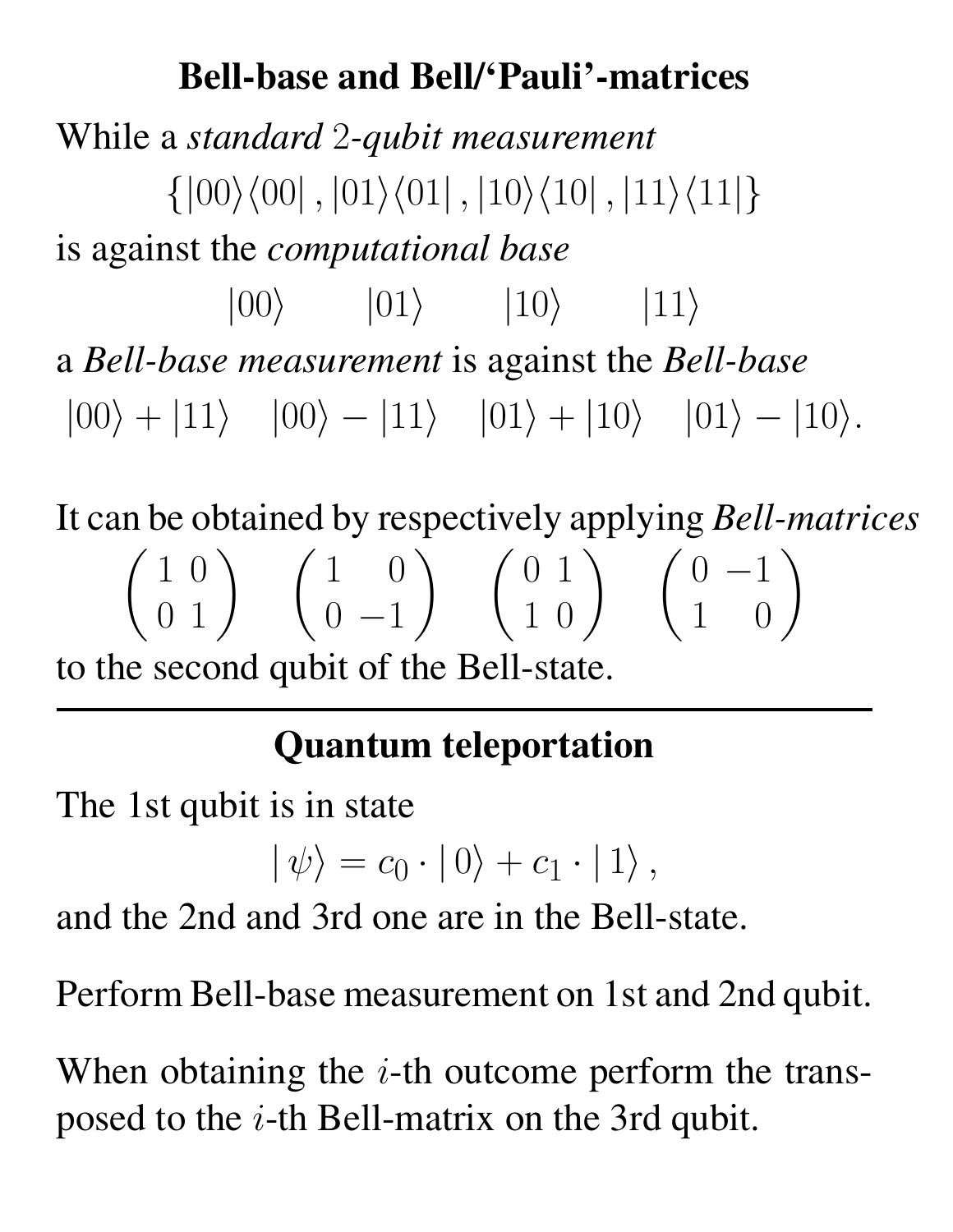$(18 \times 10^{10})$ TELE Mi / (Bell. 1810/10/1840)  $\left( \oint \otimes 1 | S d\mathcal{L} = (1 \otimes \mathcal{L}') | S d\mathcal{L} \right)$  $www. 4 (CBell & 4) o(10) [Bil) = 1$ </u>  $\sum_i \psi(i\lambda)(\rho \cdot \sum_{ij} \psi_{ii} |_{ij}\rangle = \sum_{ij} \psi_{ij}^{\dagger} |_{ij}\rangle = Z_{ij} |_{ij}\rangle \psi(i\omega)\rangle$  $\mathcal{B}(\mathbb{Q}|\mathcal{D})$  (10/201  $\overline{V} = (V^{1/2}V^{1/2})^{1/2} = (V^{1/8}V^{1/2}) + (0/8)^{1/2} =$ classartation. monse 2.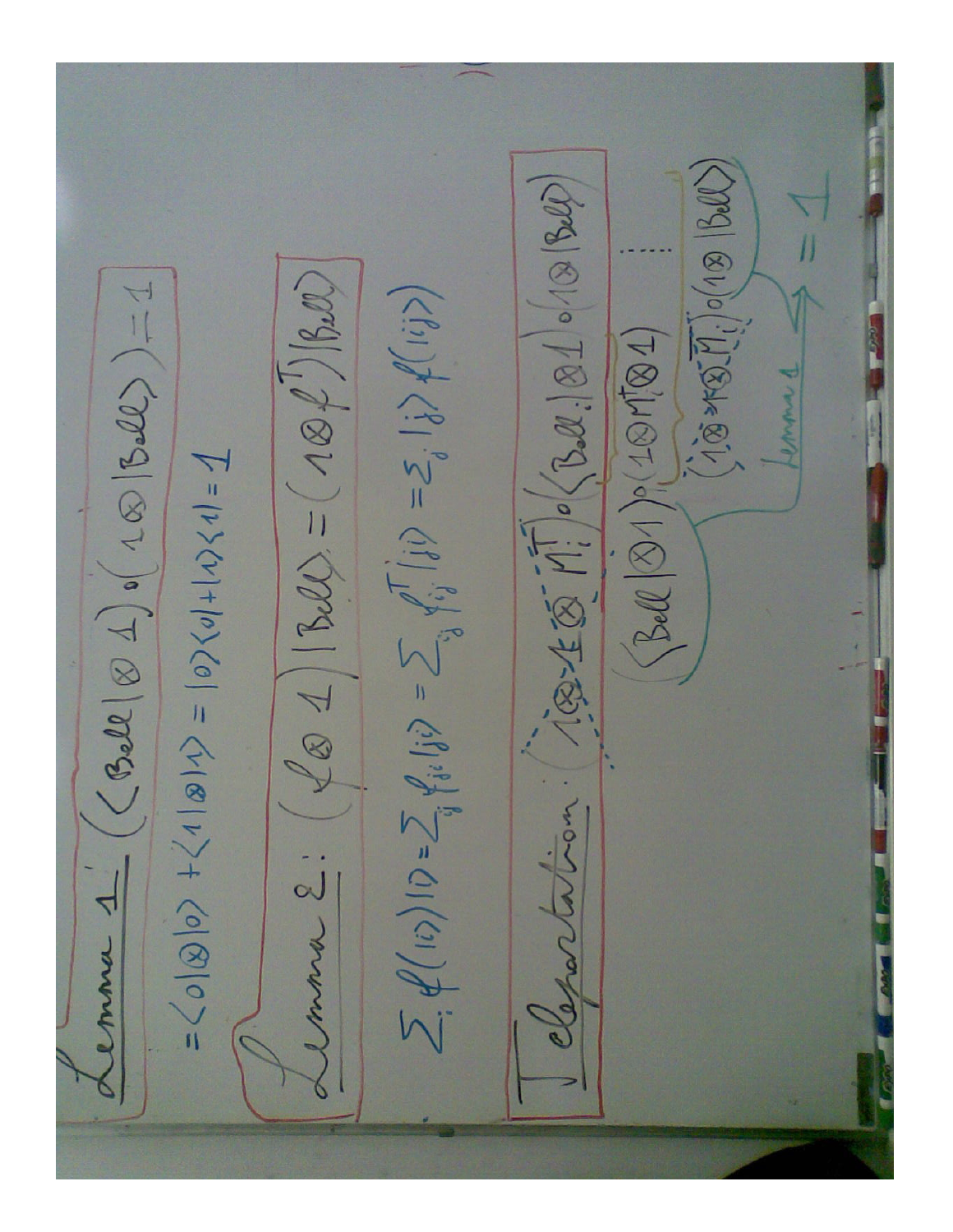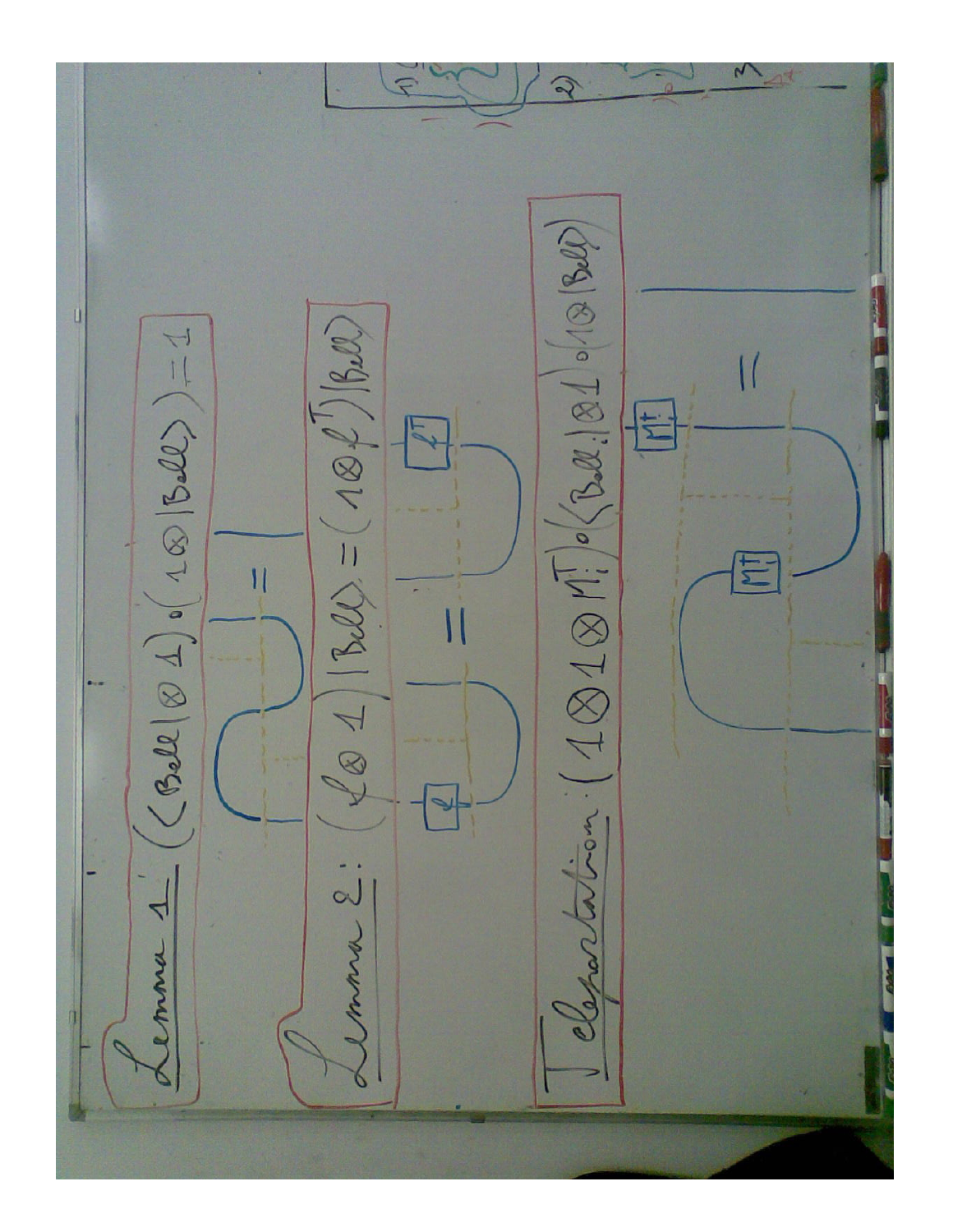#### **Trace**

For  $f : \mathcal{H} \to \mathcal{H}$  there exists a unique scalar  $\text{Tr}(f) = \sum$ i  $\langle i|f|i\rangle = \sum$ i  $f_{ii}$ 

which is independent of the choice of the base.

$$
\mathrm{tr}(f) = \langle Bell|(1_{\mathcal{H}} \otimes f)|Bell\rangle.
$$

$$
\langle Bell|(1_{\mathcal{H}}\otimes (f\circ g))|Bell\rangle = \langle Bell|(1_{\mathcal{H}}\otimes (g\circ f))|Bell\rangle.
$$

#### For

# $f: \mathcal{H} \otimes \mathcal{H}_1 \rightarrow \mathcal{H} \otimes \mathcal{H}_2$

we can now also define

 $\mathrm{tr} \frac{\mathcal{H}}{\mathcal{H}}$  $\mathcal{H}_1, \mathcal{H}_2(f) := (\langle Bell| \otimes 1_{\mathcal{H}_2})(1_{\mathcal{H}} \otimes f)(|Bell\rangle \otimes 1_{\mathcal{H}_1}).$ 

$$
\mathrm{tr}^{\mathcal{H}}_{\mathcal{H}_1, \mathcal{H}_2}(|\Psi_g\rangle\langle\Psi_f|) = g \circ f^{\dagger}.
$$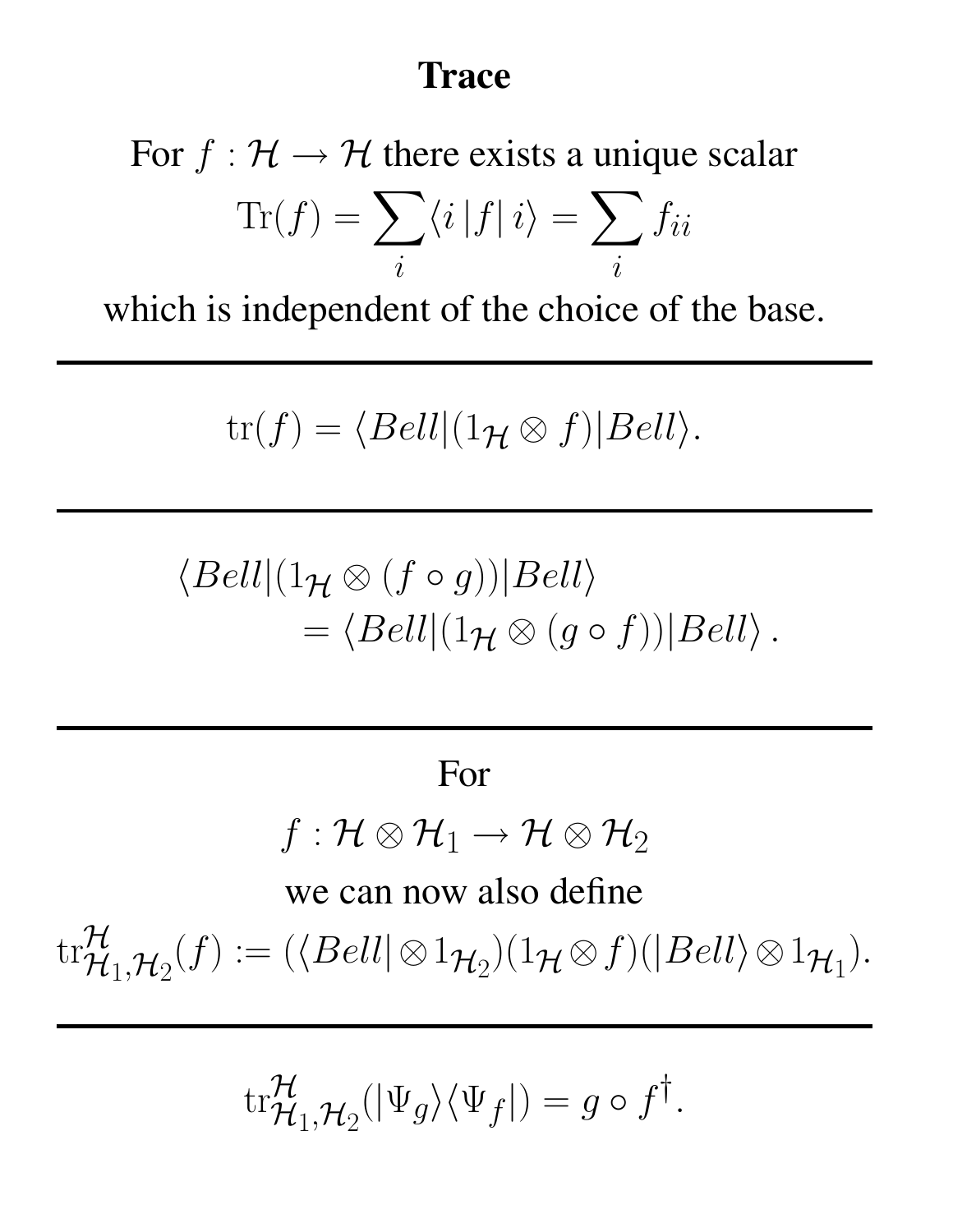#### von Neumann's mixed state formalism

A more general notion is needed to describe:

- 1. Lack of complete knowledge on actual state.
- 2. Large statistical ensembles of systems.
- 3. Subsystems of a bigger entangled systems.
- 4. Non-isolated (=open) quantum systems.

A **density operator** is a linear map which is:

- positive i.e. of form  $\rho = g^{\dagger} \circ g$  so self-adjoint;
- has trace equal to one.

Postulate [extension to mixed states]. The state of a system is a density operator  $\rho : \mathcal{H} \to \mathcal{H}$ . Deterministic transformations correspond to  $\rho \mapsto U \circ \rho \circ U^{\dagger}$  where  $U : \mathcal{H} \to \mathcal{H}$  is unitary. Pure measurements are described by a set of projectors  $\{P_i : \mathcal{H} \to \mathcal{H}\}_i$  with  $\sum_i P_i = 1_{\mathcal{H}}$  and they cause a state transition

$$
\rho \mapsto \frac{\mathcal{P}_i \circ \rho \circ \mathcal{P}_i}{\text{Tr}(\mathcal{P}_i \circ \rho)}
$$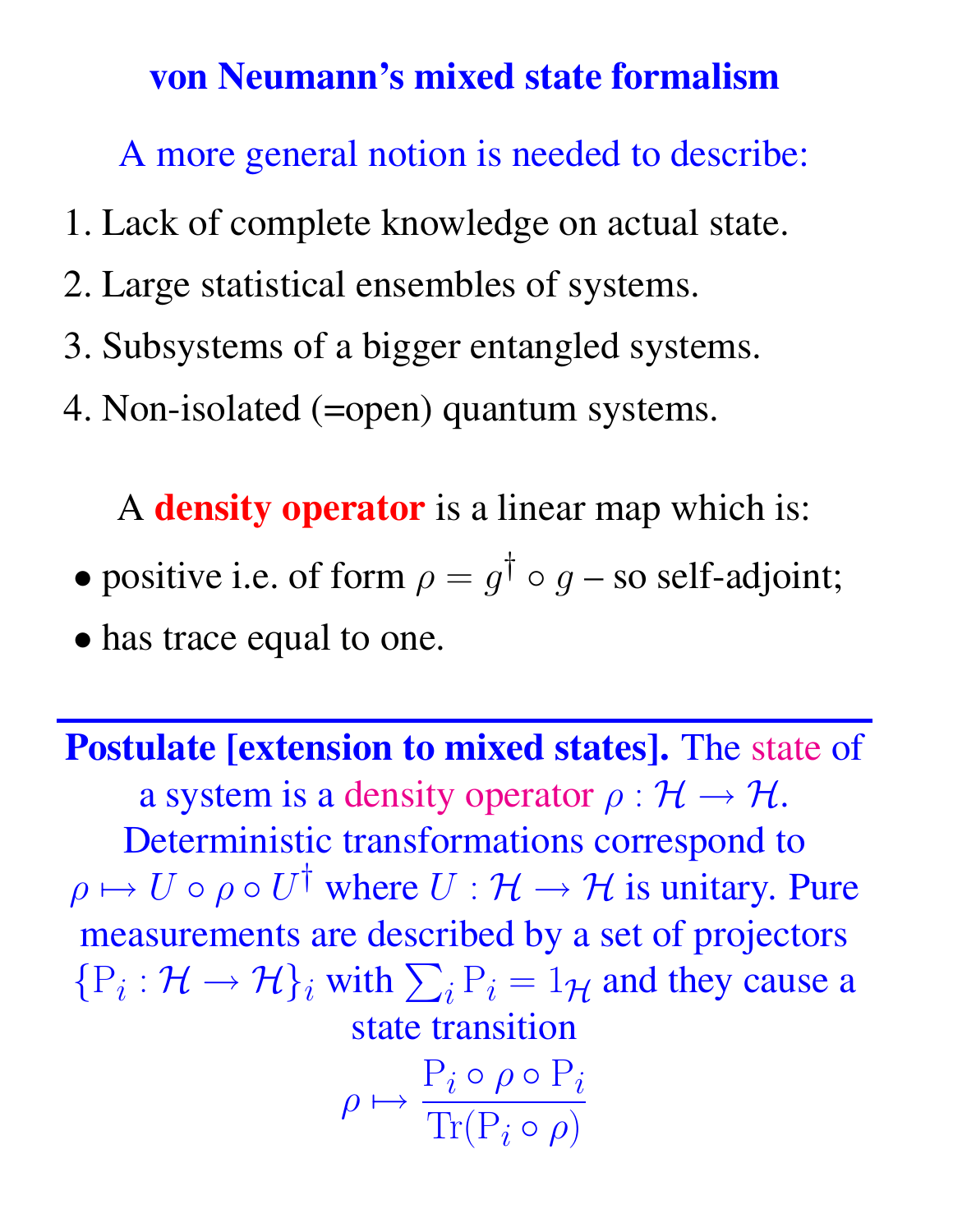# and this transition happens with probability  $\text{Tr}(\mathbf{P}_i \circ \rho).$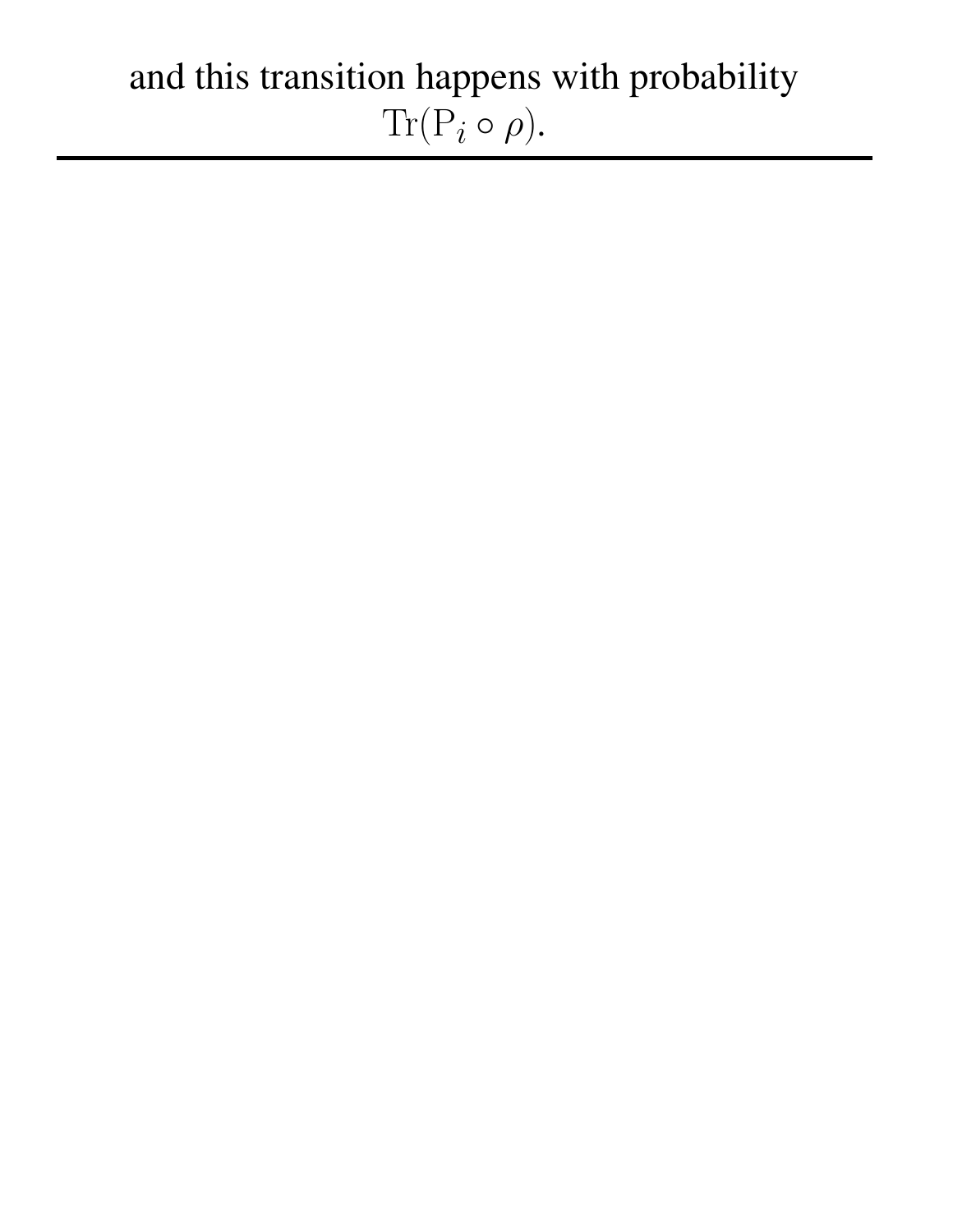Probabilistic lack of knowledge. Consider a family of pure states  $\{\psi_i\}_i$  with probabilistic weights  $\{\omega_i\}_i$ .

The probability for a certain outcome in a measurement is the weighted sum of individual probabilities:

$$
\sum_{j} \omega_{j} \langle \psi_{j} | P_{i} | \psi_{j} \rangle = \sum_{j} \omega_{j} \text{Tr} (P_{i} \circ | \psi_{j} \rangle \langle \psi_{j} |)
$$

$$
= \text{Tr} (P_{i} \circ (\sum_{j} \omega_{j} | \psi_{j} \rangle \langle \psi_{j} |))
$$

$$
= \text{Tr} (P_{i} \circ \rho).
$$

 $\sum_j \omega_j |\psi_j\rangle \langle \psi_j|$  is indeed a density matrix:

• Since  $\langle \phi | \psi_j \rangle \langle \psi_j | \phi \rangle = | \langle \phi | \psi_j \rangle |^2 \ge 0$  hence  $\sum$  $\dot{j}$  $\omega_j \langle \phi | \psi_j \rangle \langle \psi_j | \phi \rangle = \langle \phi | (\sum)$  $\dot{j}$  $\omega_j|\psi_j\rangle\langle\psi_j|)|\phi\rangle\geq 0$ • Tr $(\sum_j \omega_j |\psi_j\rangle \langle \psi_j|) = \sum_j \omega_j \text{Tr}(|\psi_j\rangle \langle \psi_j|) = 1$ 

Conversely, all mixed states clearly arise in this way.